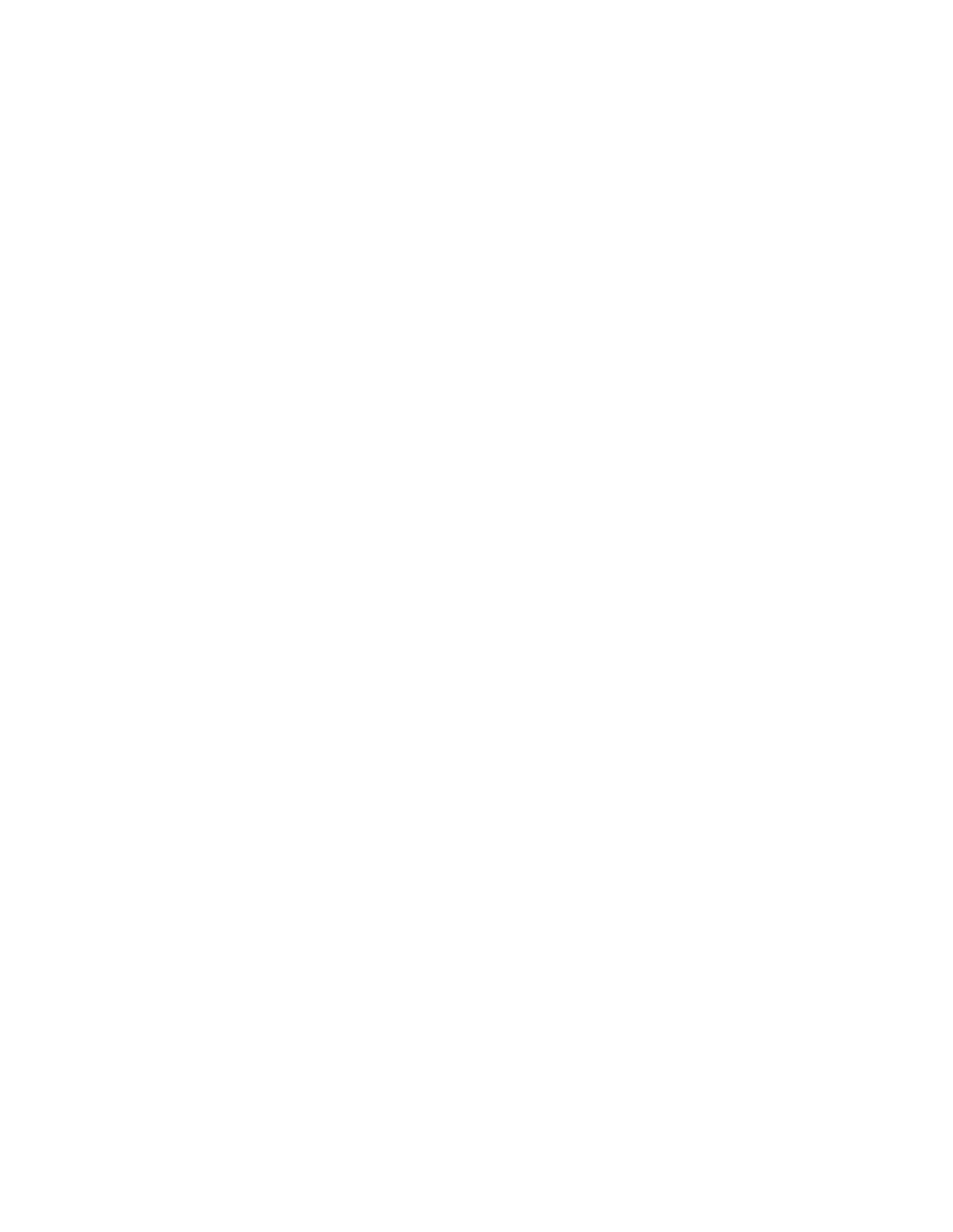# **INTRODUCTION**

Mars Transverse Mercator (MTM) –20272 and –25272 quadrangles (lat 17.5°–27.5° S., long 270°–275° W.) cover part of the highlands of Tyrrhena Terra north of Hellas Planitia (fig. 1). The surface of the Tyrrhena Terra region records a complex history of impact cratering and modification by fluvial and eolian activity (Schaber, 1977; Greeley and Guest, 1987; Craddock and Maxwell, 1993; Maxwell and Craddock, 1995; Tanaka and Leonard, 1995; Leonard and Tanaka, 2001; Mest and Crown, 2002a, 2005; Mest, 2004). The map area consists primarily of intercrater plains, impact crater material, and crater floor material (Mest and Crown, 2002a, 2005). An extensive valley network, Vichada Valles, as well as several smaller networks, dissects the northern part of the map area. The abundance and widespread nature of fluvial features within the map area have significant implications for past Martian environmental conditions. The degraded terrains surrounding Hellas Planitia provide constraints on the role and timing of volatile-driven activity in the evolution of the highlands (Mest and Crown, 2001a). The geologic history of this area may have been influenced not only by the presence of Hellas Planitia but also by other buried impact basins as described by Frey and others (2000).

## **REGIONAL GEOLOGY**

The highlands surrounding Hellas Planitia include Noachian material that represents some of the oldest rocks on Mars (Murray and others, 1971; Tanaka, 1986; Tanaka and others, 1988, 1992). MOLA data show that the map area slopes approximately 0.23° S. toward Hellas Planitia and is surrounded by large impact craters and rugged highland material at higher elevations (fig. 2). Erosion of highland material characterized the Late Noachian Epoch and continued throughout the Hesperian Period, resulting in deposition of extensive plains materials in and around Hellas Planitia (Greeley and Guest, 1987; Crown and others, 1992; Leonard and Tanaka, 2001; Mest and Crown, 2001a). The geologic units along the north rim of Hellas Planitia were initially grouped into the plateau and high-plains assemblage, which consists of several rugged and cratered highland units and various younger plains units, some of which contain channels, ridges, scarps, and mesas (Greeley and Guest, 1987). Previous mapping at 1:5,000,000 (Schaber, 1977) and 1:15,000,000 (Greeley and Guest, 1987) scales each describe two main units in the highlands north of Hellas Planitia shown in this map: the "hilly and cratered highland material" and "dark mottled plains material" (Schaber, 1977) and the "dissected plateau material" and "ridged plains material" (Greeley and Guest, 1987). These researchers interpreted this area to be a mixture of volcanic material and ancient impact breccias and ejecta that represents a heavily dissected part of the highlands (Schaber, 1977; Greeley and Guest, 1987). Previous Viking-based analyses by Maxwell and Craddock (1995) in eastern Tyrrhena Terra (lat 15°–30° S., long 260°–270° W.) showed that formation of intercrater plains units, emplaced following extensive highland erosion, occurred in the Noachian Period. Erosion of impact craters and highland terrains in Tyrrhena Terra, as well as other equatorial (±30° lat) highland regions, resulted primarily from fluvial processes that were most likely precipitation driven (Craddock and Maxwell, 1993; Craddock and Howard, 2002).

Central-vent volcanism in the highlands surrounding Hellas Planitia occurred in the Late Noachian and Early Hesperian Epochs during formation of the highland paterae (Greeley and Crown, 1990; Crown and others, 1992; Crown and Greeley, 1993; Tanaka and Leonard, 1995; Gregg and others, 1998). Hadriaca and Tyrrhena Paterae, southeast and east of the map area, respectively, are interpreted to consist of pyroclastic deposits, possibly resulting from phreatomagmatic eruptions as magma rose through surface material containing ground ice or water (Greeley and Spudis, 1981; Greeley and Crown, 1990; Crown and Greeley, 1993). The presence of lava flow lobes within the approximately 1,000-km-long Tyrrhena Patera flowfield and a smooth deposit filling the caldera of Hadriaca Patera suggest that some effusive activity occurred late in the volcanic history, presumably during the Late Hesperian to Early Amazonian (Crown and others, 1992; Gregg and others, 1998; Mest and Crown, 2001b).

# **STRATIGRAPHY**

Geologic units in MTM –20272 and –25272 quadrangles were identified and characterized using a combination of Viking Orbiter (VO), Mars Global Surveyor (MGS), Mars Orbiter Camera (MOC), and Mars Odyssey Thermal Emission Imaging System (THEMIS) images and Mars Orbiter Laser Altimeter (MOLA) and Thermal Emission Spectrometer (TES) data. We determined relative ages of geologic units using observed stratigraphic and crosscutting relations in combination with crater size-frequency distributions (table 1).

# MAPPING METHODOLOGY

We analyzed the geologic units exposed in the Tyrrhena Terra region using VO, MOC, and THEMIS images, TES data, and MOLA topography. VO image coverage of the map area generally ranges from 150–170 m/pixel near crater Isil (south-central MTM –25272) to approximately 230 m/ pixel; however, the west-central part of the map area, which includes Millochau crater, is covered by high-resolution VO images ( $\sim$ 61 m/pixel). High-resolution MOC coverage ( $\sim$ 2–6 m/pixel) is sparse in the map area but has proven useful in characterizing geologic material in detail, as well as analyzing the spatial extents of various units identified in the region. THEMIS daytime infrared (~95–100 m/pixel) and visible (~18–20 m/pixel) images cover much of the map area and provide adequate intermediate image resolutions to correlate units observed in both VO and MOC images. TES data (3 km/ pixel) were used specifically to characterize the deposits on the floor of Millochau crater. MOLA topographic data were used to identify relations between valleys and impact craters, as well as to assess the distributions and stratigraphic positions of geologic units.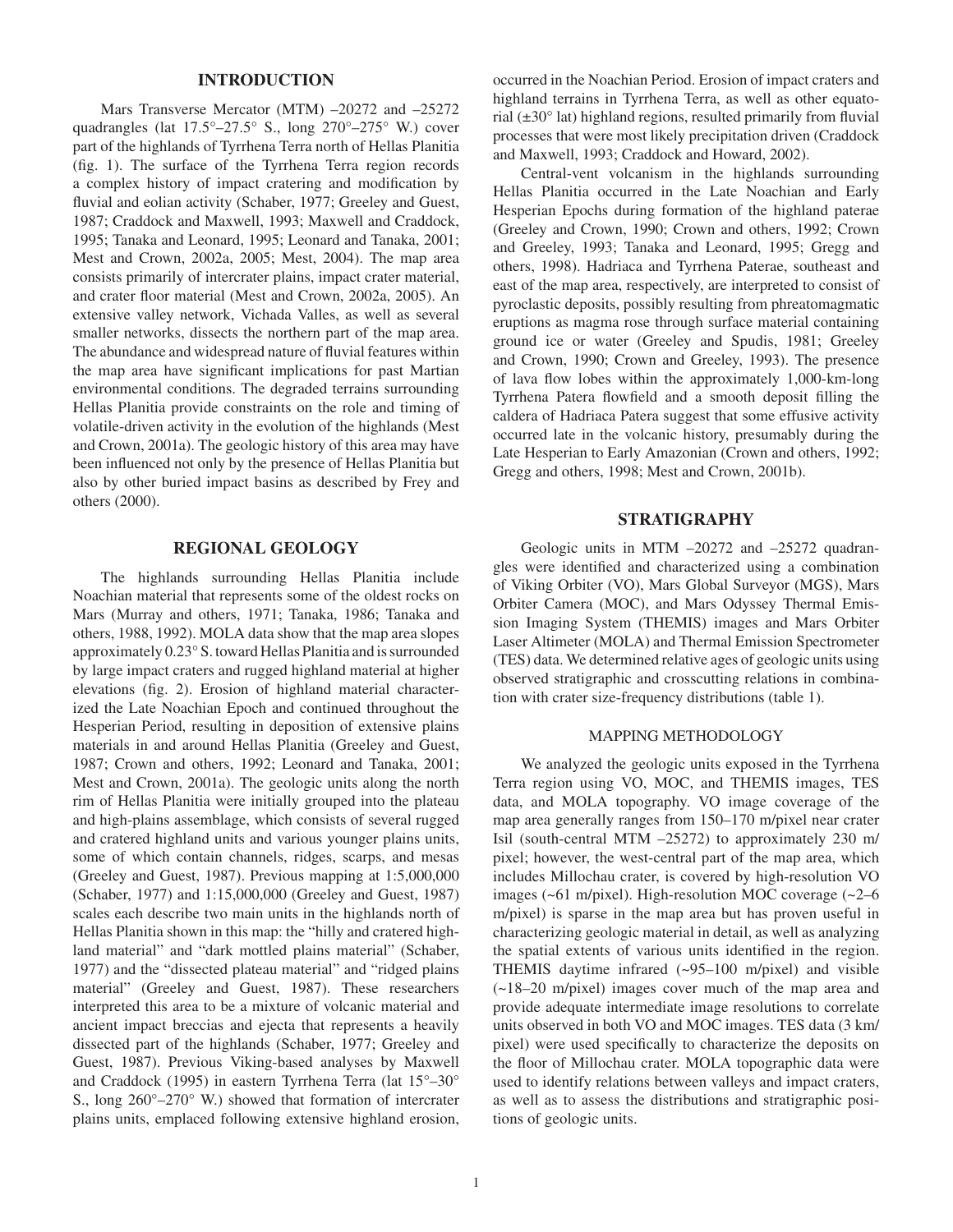The unit color scheme used in this map follows that of Tanaka and others (2005). Color is used to provide relative age information for most units; a violet to red spectrum represents oldest to youngest units, respectively. However, the three units designated as other crater deposits (units  $c_3$ ,  $c_2$ ,  $c_1$ ) do not follow this scheme because they are widespread both spatially and temporally within and outside of the map area, and they have no definitive Martian age.

## CRATER COUNTING METHODOLOGY

We compiled crater size-frequency distributions to constrain the relative ages of geologic units and to determine the timing and duration of inferred geologic processes. Relative age information for the geologic units in MTM –20272 and –25272 quadrangles (1:500,000 scale; lat 17.5°–27.5° S., long 270°–275° W.) was partly derived by determining the number and size distribution of superposed impact craters for each geologic unit mapped (Tanaka, 1986). We digitized unit boundaries and determined unit areas using NIH Image 1.6 software. Individual craters were identified and counted using the MTM photomosaics and a Mars Digital Image Mosaic of VO images (MDIM 2; 231.4 m/pixel; lat 13°–30° S., long 265°–280° W.), as well as individual VO frames. Crater diameters were measured in centimeters using Adobe Illustrator 9.0 software and were converted to kilometers; diameters for larger craters were checked for accuracy using GRIDVIEW software (Roark and others, 2000; Roark and Frey, 2001).

The highland terrain of the map area contains impact craters of a wide range in size to a maximum of approximately 114 km in diameter. Based on VO images, the minimum crater diameter counted in valley floor material (unit HNvf), highland material (smooth plateau unit, Hpl3; intercrater plains material, unit Npi; mountainous material, unit Nm), and crater floor material (unit HNcf) was 500 m. Craters with a diameter greater than 50 m were counted in talus material (unit AHt) and the Millochau floor deposits (dune, unit Amd; etched, unit HNme; rugged, unit HNmr; pitted, unit Nmp), incorporated from the detailed study of Millochau crater by Mest and Crown (2005), using a combination of VO, MOC, and THEMIS images. Only craters with a diameter greater than 3 km are shown on the map. Table 1 summarizes the crater size-frequency distribution data for the cumulative number of craters with diameters >2,  $>$ 5, and  $>$ 16 km/10<sup>6</sup> km<sup>2</sup> (N(2), N(5), N(16)) in each geologic unit mapped; crater size-frequency errors =  $\pm$  ((N<sup>1/2</sup>) / A)  $\times$  (10<sup>6</sup> km<sup>2</sup>)) (Arvidson and others, 1979). The N(2), N(5), and N(16) data and their associated uncertainties were then compared for each unit and were used to determine the crater count age range (table 1). Determination of Martian unit ages (table 1) for the mapped units is based on crater size-frequency distributions combined with stratigraphic and cross-cutting relations; these ages are described in the text and Description of Map Units and shown on the Correlation of Map Units.

A consistent crater-counting methodology could not be applied to all units in the map area due to the limited areal exposure of some units and the presence of many largediameter craters with widespread ejecta blankets associated

with the related complicating effects of secondary craters. We found significant variation in the areal exposures of map units and the presence of large-diameter impact craters with distinct, widespread ejecta blankets that may superpose these units. Several units have small areas, specifically valley floor material (unit HNvf), talus material (unit AHt), mountainous material (unit Nm), and the Millochau crater floor deposits (units Amd, HNme, HNmr, Nmp). Valley floor material forms narrow linear deposits that typically do not show clear relative age relations to impact crater ejecta; however, an example of clear age relations occurs where the trunk valley of Vichada Valles appears to be truncated and partly buried by the ejecta from several large (>25 km diam) craters near lat 24° S. These craters have ejecta blankets that cover areas extending out to distances twice as large as their diameters. Where age relations are clear, craters with widespread eject blankets were not included in counts for units of small areal extent. To include these craters in the counts for valley floor material would also require including the areas of their ejecta blankets in the area of valley floor material. This would imply that large quantities of valley floor material presumably extend to some distance beneath the ejecta deposits; whereas, in reality, valley material would only account for a minor fraction of the surface buried by the ejecta. Inclusion of the area of the ejecta deposits with the area of limited-exposure units would greatly increase the areas of those units and provide inaccurate crater statistics and relative ages.

For units with large areas, such as intercrater plains (unit Npi), the method of counting all craters superposed on the surface does not present a problem. The plains are mapped as a widespread unit that has been superposed by a number of large-diameter impact craters. If a crater with widespread ejecta superposes plains material and this ejecta is even partly surrounded by plains material, it is reasonable to assume that plains material composes a large portion of the surface underlying the ejecta. In cases such as this, which are typical for large craters in the map area, these craters were counted and their areas were included in the area of the unit of interest.

An additional difficulty in interpreting crater sizefrequency distributions is the potential that numerous secondary craters may be included in the crater counts. Definitive identification of secondary craters is difficult if not impossible. There are some clear identifiers of secondary craters, such as closely spaced chains, clusters of small-diameter craters, and elongated forms, that allow them to be excluded from the counts. Undefined individual secondary craters were potentially counted and included in our crater size-frequency distributions. Due to the inclusion of these craters, relative age estimates could be skewed to older ages. However, given the presence of numerous, large, fresh-appearing craters, every unit has the potential to contain secondary craters that may skew relative ages in a fairly uniform manner.

# HIGHLAND MATERIAL

The oldest geologic unit exposed in the map area is mountainous material (unit Nm), which forms a few small knobs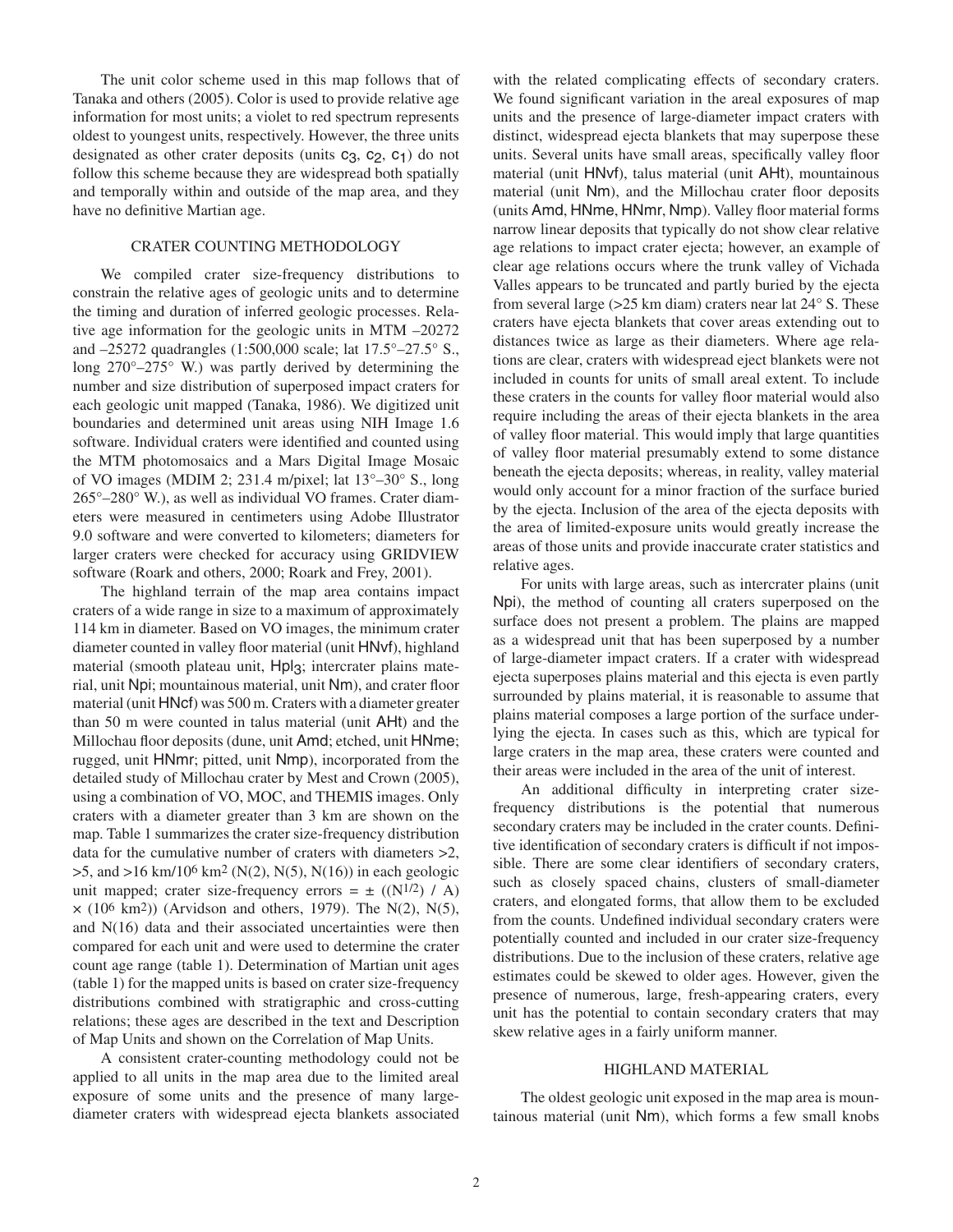believed to be the remnants of ancient crustal material uplifted during formation of impact basins and large craters (Scott and Tanaka, 1986; Greeley and Guest, 1987) and is surrounded by younger plains material and impact ejecta. Crater sizefrequency distributions for unit Nm show ages ranging from Early Amazonian to Middle Noachian for N(2) (table 1). The degradational history, the especially small areal extent of unit exposures, and the small number of craters observed on mountainous material account for the anomalously young ages and, therefore, do not allow relative ages to be accurately determined from crater statistics alone. Morphologically, the knobs of mountainous material in the map area are similar in appearance to exposures in other parts of the Martian highlands and are most likely Middle Noachian in age, although regionally the unit began forming in the Early Noachian as a result of impact basin formation.

Impact craters and their ejecta cover much of the map area; about 30 craters larger than 10 km in diameter have preserved ejecta blankets typically approximately 30–50 km across and as much as 480 km across. The surrounding highland material, which was previously described by Greeley and Guest (1987), is classified as intercrater plains material (unit Npi) and the smooth plateau material (unit Hpl3). Intercrater plains material contains well-integrated networks of fluvial valleys and exhibits a surface that was shaped predominantly by repeated impacts (fig. 3). In VO images, intercrater plains typically exhibit a smooth to irregular surface; closer investigation reveals that most irregularities within the plains result from a complicated mixture of crater material, such as ejecta blankets, that cannot be traced to specific source craters. Brightness changes very little across the surface of intercrater plains in both VO and THEMIS infrared daytime images except for subtle mottling or slight changes in gray scale, which are most likely due to the uneven distribution of ejecta and eolian deposits over the plains.

Both wide- and narrow-angle MOC images of the intercrater plains show a strikingly different surface than the one observed in VO images, due to higher spatial resolution and different illumination conditions. Wide- and narrow-angle MOC images show albedo changes that correlate with topography and may provide evidence for the redistribution of dust or dark sand. For example, areas of low topography, such as plains adjacent to incised valleys, generally display lower albedo than the adjacent topographic highs; from MOLA data, the differences in relief for these topographically low (dark) and high (bright) areas are typically no more than a few tens of meters. These albedo patterns also allow identification and detailed mapping of valley network systems. High-resolution MOC images of intercrater plains show many small (<1 km diam), poorly preserved craters that appear to have been eroded and (or) buried and are only visible as shallow rimless depressions (figs. 4, 5). The most heavily dissected intercrater plains material occurs in the northern part of the map area and is separated from a narrow strip of less dissected intercrater plains material to the south by a cluster of about 20 large (>10 km diam) craters. The northern exposure of intercrater plains material contains high concentrations of landforms we believe were formed by fluvial processes. The most obvious features are the numerous valleys that dissect the plains; the valleys tend to form dendritic or parallel patterns that are related to local topography. Networks on steep slopes, such as south of Millochau or along the rims of other craters, tend to form parallel patterns; whereas, networks within the more gradually sloping portions of the plains form open, dendritic patterns. In some of the larger valleys (Carr, 1995, 1996), the floor material may be discerned and mapped as a separate unit from intercrater plains material. In MOC images (fig. 5), the plains exhibit minor terracing where exposed along valley walls, indicating that the plains may consist of Noachian strata of various origins, such as impact material and breccias, volcanics, or sediments, or that the terraces may provide a record of past flow events.

The intercrater plains material contains an abundance of scarps, most of which are interpreted as erosional features, but some may also have tectonic origins or indicate the locations of buried and (or) eroded impact craters. High-resolution MOC images show that several low-relief scarps are oriented orthogonal to valleys and generally intersect valleys at angles similar to tributary valleys; these scarps may be erosional and provide evidence for undeveloped valleys. We also observe that the high-standing areas (fig. 4) generally consist of heavily pitted material that appears competent in nature; whereas, lower areas (floors of large pits, eroded craters, small tributaries) are infilled with dark sediments. Roughly 13 linear to arcuate ridges are also visible within the plains or are buried by crater ejecta. The ridges are scattered throughout the map area, and they do not appear to show any preferred orientation. The ridges are generally only a few tens of kilometers long, with the longest being approximately 50 km; all have degraded morphologies. They do not display crenulations along their crests, which are typical of mare-type wrinkle ridges (Strom, 1972; Lucchitta, 1976; Fagin and others, 1978; Phillips and Lambeck, 1980). No embayment relations are observed with intercrater plains material, indicating the ridges are composed of intercrater plains material. The ridges appear to be eroded tectonic landforms or were formed entirely by erosional processes. The degraded nature of the ridges and lack of embayment relations suggest that they formed after the plains were emplaced and were eroded at the same time as the intercrater plains.

Parallel channels and valley networks dissect intercrater plains material immediately to the east and south of craters Millochau and Jumla. These networks appear to be more finely integrated and preserve finer scale detail than the larger networks, such as Vichada Valles, that dissect most of the intercrater plains. MOLA topography shows that the plains along the south rim of Millochau are approximately 500 m higher in elevation and have steeper slopes  $(-1)$ <sup>o</sup>) than the plains containing Vichada Valles, suggesting that this part of the plains most likely consists of eroded impact crater material from Millochau and Jumla.

In VO images, the intercrater plains south of approximately lat 24° S. appear significantly less dissected than the plains to the north (fig. 6). MOLA data show that the southern plains are also approximately 600 m lower in elevation than the northern plains. This elevation change occurs at roughly lat 24° S. where a cluster of about twenty large (>10 km diam) craters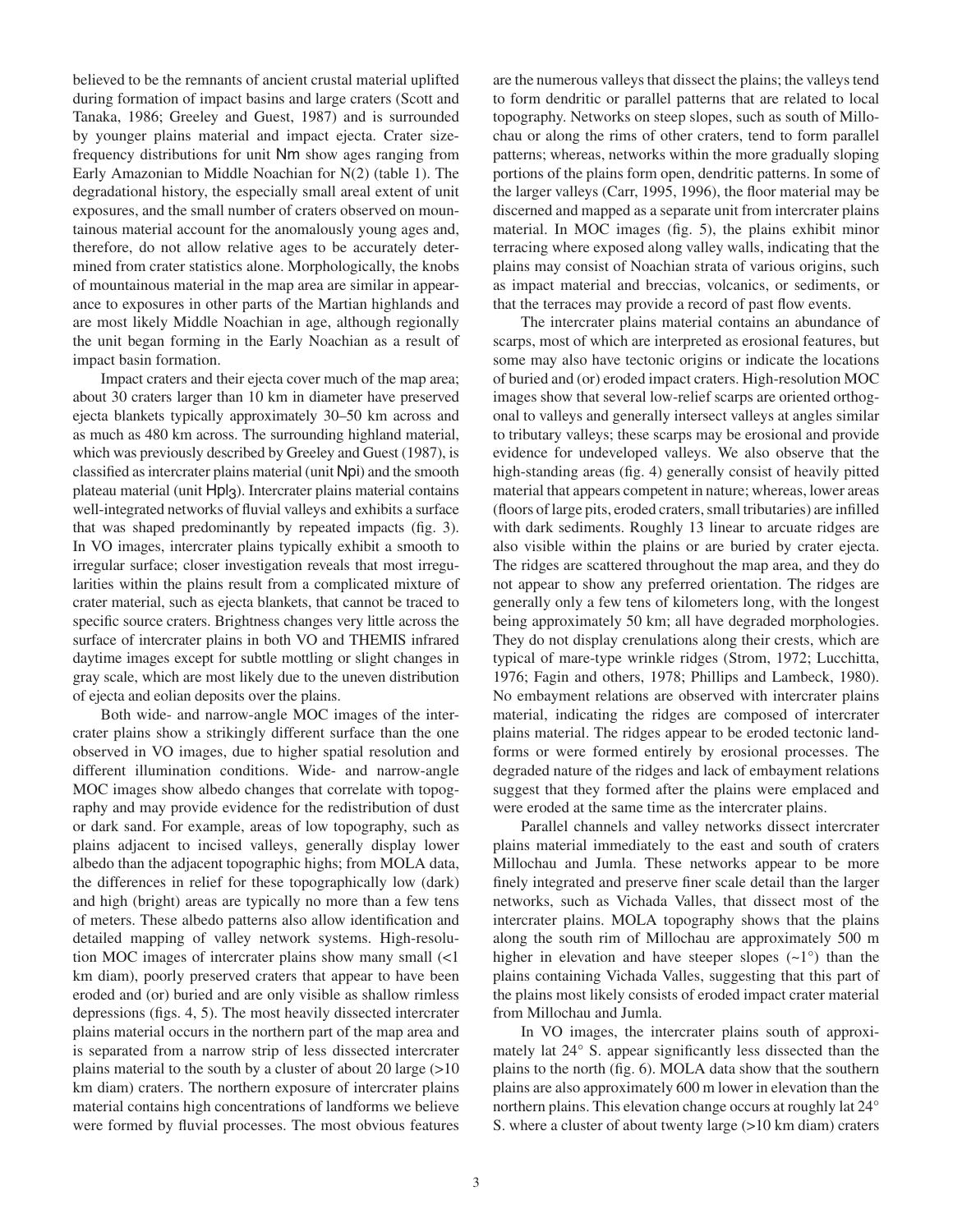stretches from east to west across the map area (fig. 2) and is traceable into adjacent quadrangles, such as MTM –25262 and –30267 quadrangles (Crown and Greeley, in press), where the highlands meet the volcanic deposits of the highland paterae. Red dots on the map show the locations of five MOC images (M01-02558, M11-03386, M18-01026, M22-02342, and E09- 00634) that display the dune-covered nature of the southern part of the map area, which is not visible at map scale. MOC images show an abundance of dune features on the surface of this part of the intercrater plains (fig. 7), as well as on impact crater ejecta (M22-02342); however, small areas of the pitted and cratered surface diagnostic of the intercrater plains material in the northern part of the map area are visible among the dunes. This suggests that the intercrater plains material is quite extensive and appears to have been modified by fluvial processes, as well as buried in some areas by impact ejecta and wind-blown material. Greeley and Guest (1987) previously mapped the southern part of the intercrater plains as ridged plains material, although only 5 of the 13 ridges identified in the plains are found in this part of the map area, and almost all of those are completely to partially buried by impact ejecta. This part of the map area does not show the high density of wrinkle ridges typical of Hesperian ridged plains material. No lava flow features are visible within this unit in the map area.

Intercrater plains material (unit Npi) is similar to the dissected plateau material of Greeley and Guest (1987), consisting of sequences of impact breccias, volcanic deposits, and sediments deposited early in the region's history and covered in many places by ejecta from nearby craters. Erosion by fluvial processes produced extensive networks of valleys that dissected the plains and resulted in a variety of landforms. Portions of the plains observed in MOC images show that the upper few meters of material have been removed; small pockets of smoother, dark material fill low-lying areas as the heavily pitted surface is removed. Eolian activity has since buried the topographically lower southern portions of the plains and resulted in the formation of dunes.

Crater size-frequency distributions for intercrater plains material show ages ranging from Early to Late Noachian. Superposition relations between craters and the plains are difficult to determine for many of the larger degraded craters, where there is little to no ejecta preserved or the ejecta grades into the surrounding plains. Based on the dissected nature of the plains and observed variations in the distribution of fluvial valleys, we believe that nonadjacent craters of similar size could also be of similar age despite significant differences in their preserved state. Morphologic differences could be due to underlying lithology, the characteristics of the ejected material, and the nature of the erosional process(es), any of which might result in different levels of resistance to erosion. Our interpretation that intercrater plains material consists of interlayered deposits of impact material, volcanic deposits, and sediments that have been eroded by fluvial processes suggests a long history of emplacement.  $N(2)$ ,  $N(5)$ , and  $N(16)$  crater statistics (table 1) show relations between valley floor deposits and the intercrater plains that are consistent with crosscutting relations, indicating that valley floor deposits are younger than the adjacent intercrater plains material. Formation of the plains may have begun in the Early Noachian, but emplacement of most of the unit occurred during the Middle and Late Noachian Epochs.

The smooth plateau unit (Hpl3; defined by Greeley and Guest, 1987) is exposed in the southeast corner of the map area. This unit was initially mapped as "dark mottled plains material" by Schaber (unit pdm, 1977) and "ridged plains material" by Greeley and Guest (unit Hr, 1987); recently the smooth plateau unit was mapped in adjacent quadrangles by Crown and Greeley (in press). Unit Hpl<sub>3</sub> shows a smooth surface with a few wrinkle ridges and some channels that occur at the base of a scarp that forms the contact with the intercrater plains. Based on geologic mapping by Crown and Greeley (in press) in MTM –30267, the smooth plateau unit is composed of Hesperian-aged volcanic deposits and sediments, although there are no flow features visible in this map area.

N(2) and N(5) crater size-frequency distributions (table 1) for the smooth plateau unit show ages of Late Noachian and Middle Noachian, respectively. The exposure of this unit in the map area suggests older ages than shown by global mapping studies (Greeley and Guest, 1987). Based on crater statistics determined for exposures of the smooth plateau unit in adjacent quadrangles (Crown and Greeley, in press), this unit is Early to Late Hesperian in age. The anomalously high number of craters on unit Hpl3 in the map area could be due to secondary craters associated with Isil at the south margin of the map and other large craters in the region.

#### VALLEY MATERIAL

Valley floor material (unit HNvf) appears to fill most of the valleys in the map area. These deposits are observed, and have been mapped, in the wider valleys based on characteristics in VO and MOC images; however, similar deposits are also believed to extend into smaller tributaries whose floors cannot be studied with the available image resolution. Valley floor material appears smooth to pitted in VO images. Highresolution MOC images show sediments that were mobilized to form dunes (fig. 5); individual dune outcrops are not mapped but are incorporated into valley floor material. The dunes are oriented perpendicular to the valley walls (transverse to the proposed direction of fluid flow within the valleys), and most of the larger dunes extend across the width of the valley; dune wavelengths range from 20 to 110 m (average ~50 m). From visual inspection of the dunes, it appears the backslopes of most dunes are oriented upstream, suggesting the dunes are most likely transverse dunes with wind directions oriented downstream. Numerous small craters are buried by valley floor material; however, MOC images (figs. 5*B*,*C*) show that several small craters also superpose dunes. Most craters that superpose dunes are small  $\left($ <1 km diam) and ejecta deposits are difficult to observe, but figure 5*B* shows two craters with ejecta that appears to drape dunes. Figure 5*C* shows examples of a crater that bisects a dune, as well as similarly sized craters that are embayed by dunes. These relations help to constrain the age of the floor deposits, as well as the timing of fluid flow through the valleys. Craters superposing dunes suggests that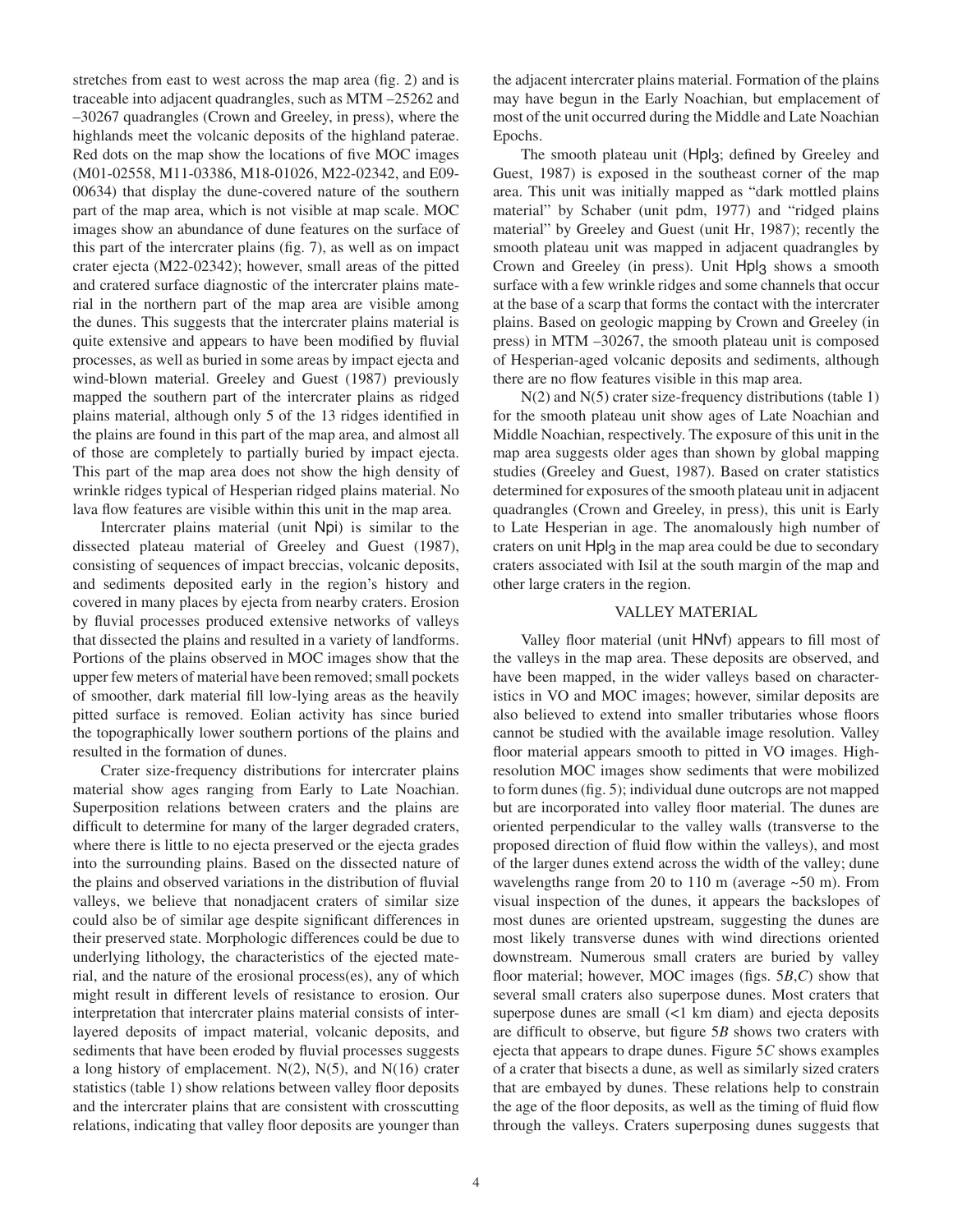the dunes are relatively stable and may indicate that either (1) the sediments that compose the dunes are difficult to mobilize, (2) the wind velocities required to form dunes within the valleys are no longer present, and (or) (3) the craters stabilized portions of active dunes.

We interpret valley floor material to consist of sediments derived from the surrounding highland material that was deposited by a combination of water flowing through the valleys, mass-wasting of valley walls, and eolian processes. Crater sizefrequency distributions (table 1) for valley floor material show ages ranging from Early to Late Noachian. Crosscutting relations with intercrater plains material indicate that valley floor material must be younger than the plains material; therefore, valley floor material is Late Noachian or younger, which is consistent with N(2) and N(5) distributions. It is also possible that different exposures of valley floor deposits are significantly different ages, spanning from Noachian to Amazonian Periods.

#### CRATER MATERIAL

Crater material within the map area displays various states of preservation presumably resulting from different combinations of crater age, target lithology, and erosional environment, though crater morphology in general implies progressive degradation throughout the evolution of this region. Wellpreserved crater material (unit  $c_3$ ) shows the least amount of degradation and is characterized by pronounced, continuous crater rims that are elevated relative to the surrounding materials and also by well-defined, continuous ejecta blankets. Numerous clusters and chains of small craters are observed within unit  $c_3$  ejecta blankets and are likely secondary craters. Moderately degraded crater material (unit  $c_2$ ) is characterized by crater rims that may be discontinuous, exhibiting minor relief above the surrounding material, and by discontinuous and (or) poorly exposed ejecta blankets. Highly degraded crater material (unit  $c_1$ ) shows discontinuous crater rims exhibiting little to no relief above the surrounding material, ejecta blankets that were either eroded or mantled by younger material, or some combination of the two. The abundance of large highland craters with distinct ejecta material allows us to determine superposition relations between adjacent craters. In some cases, ejecta material of similar preservation state cannot be traced to specific source craters and is mapped as single, large exposures containing several source craters. Martian ages are not formally assigned to impact crater material, but crater size-frequency distributions on three sample areas for  $c_3$ (crater Isil; lat  $27.2^{\circ}$  S., long  $272.1^{\circ}$  W.),  $c_2$  (lat  $20.3^{\circ}$  S., long 271.7° W.) and  $c_1$  (lat 19.6° S., long 273.3° W.) craters show relative ages of Early Hesperian or younger, Middle Noachian to Early Hesperian, and Early to Late Noachian, respectively.

Many craters (units  $c_3$ ,  $c_2$ ,  $c_1$ ) have smooth, flat floors and contain crater floor material (unit HNcf) while still retaining the original characteristic crater morphologies. Floor material may have various origins and, therefore, ages, which makes the presence or lack of this deposit an inappropriate method of characterizing craters within the map area. Ejecta blankets were modified to various degrees by fluvial processes,

providing significant crosscutting relations to constrain the timing of fluvial activity. Several craters in Vichada Valles (fig. 8, craters a, b) may have ejecta blankets dissected by valleys, although it is difficult to determine whether or not ejecta is present on the valley floors.

Many of the impact craters in the map area display lowrelief rims and flat, relatively smooth floors; these craters contain distinct deposits that are mapped as crater floor material (unit HNcf). Crater floor material is also mapped in some craters that have less-degraded morphologies. Some crater interior deposits, such as those in Millochau, are mapped in more detail than other craters due to the availability of larger scale coverage by MOC and THEMIS images (Mest and Crown, 2005). MOC image E16-01803 shows that crater interior deposits within a 36-km-diameter crater, located at lat 23.5° S. and long 273.5° W. (fig. 9), consist of several distinct layers that are in the process of being eroded, exposing what appears to be the remnants of a cratered plateau and buried impact craters. The very bright material surrounding the plateau (fig. 9) could consist of material deposited in a shallow lake.

Some crater floor deposits display lobate margins; whereas, others terminate gradually against the interior crater walls. Most of the filled craters have gullied interior walls, which suggest that some of the crater floor material consists of debris eroded from the crater walls and deposited on the crater floor. Some craters were breached by valleys (fig. 3), indicating that a part of these deposits is most likely derived from material eroded from the surrounding highlands. Some exposures of crater floor material may be lacustrine in origin, resulting from standing bodies of water contained in crater interiors. Also, some component of crater floor material may be composed of eolian deposits, derived both locally and regionally. Previous studies of highland terrains (Grant and Schultz, 1993, 1994; Crown and Stewart, 1995; Grant, 1999; Mest and Crown, 2001b; Pierce and Crown, 2003) show that mass wasting of crater rim and wall materials can contribute significant amounts of material to crater floors. Although no evidence for discrete mass movements, such as lobes of debris extending from crater walls or transverse or longitudinal ridges, is observed on crater floors in this map area, some contribution from mass wasting is likely. Deposits of crater floor material contain few large craters on their surfaces, but the moderately low total surface area of these units yields relatively high crater densities. Crater size-frequency distributions  $(N(2), N(5), N(16))$  of crater floor material suggest that these deposits are Middle Noachian to Late Hesperian in age. Eolian deposition within craters would result in burial of many small craters, skewing crater floor material toward younger ages. In addition, exposures of crater floor material with significantly different ages (Noachian to Amazonian) may be present in the map area.

Millochau, centered at lat 21.4° S., long 275° W. (fig. 10), is approximately 114 km in diameter and, based on MOLA data, is approximately 2 km deep. The floor of the crater shows a variety of terrains that record a complex geologic history. Millochau contains four distinct deposits, mapped as Millochau dune (unit Amd), etched (unit HNme), pitted (unit Nmp), and rugged (unit HNmr) materials. Six high-resolution MOC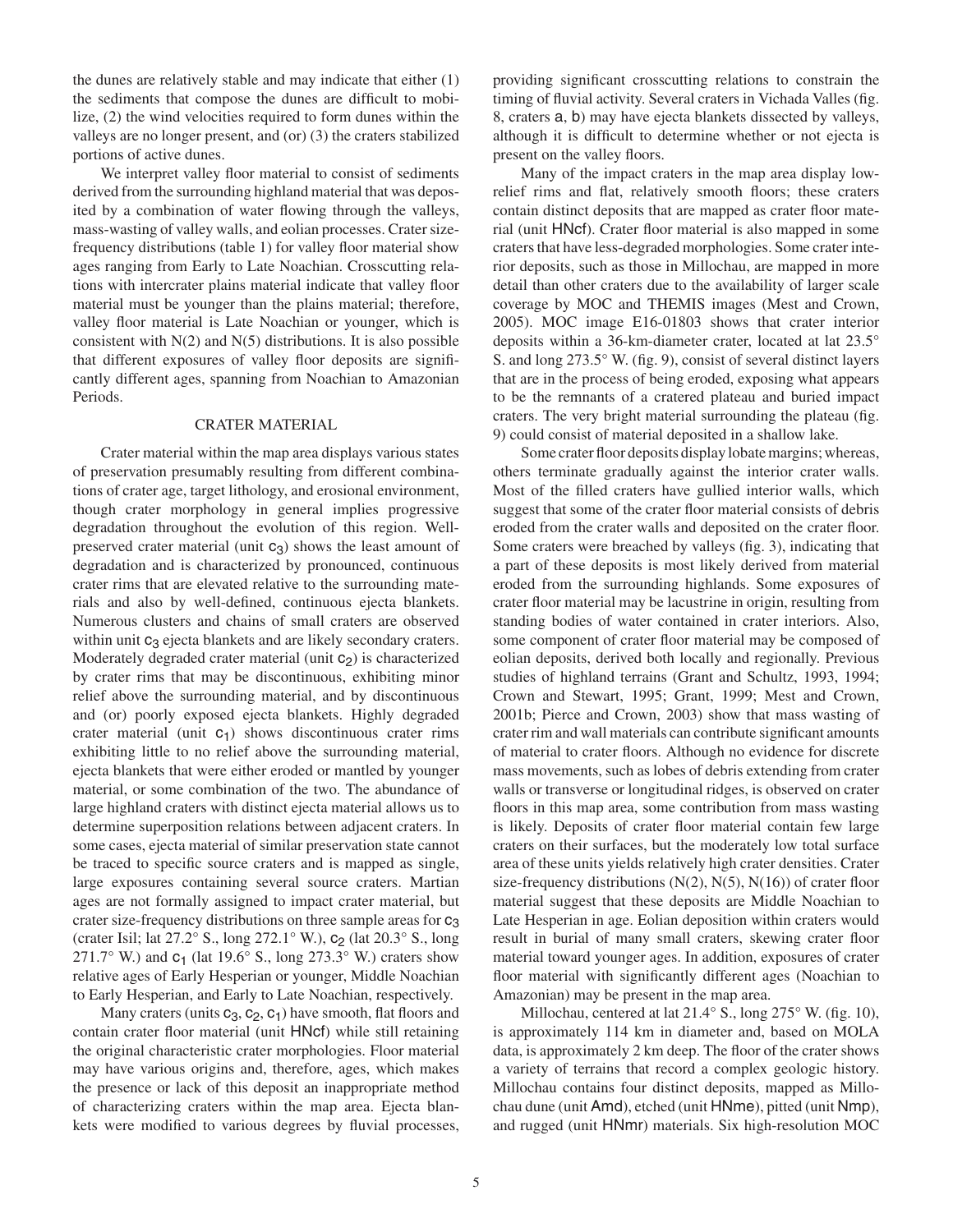images are available that allow these deposits to be identified and characterized separately from the crater floor material (unit HNcf) that fills other large craters in the map area. Seven THEMIS visible (two images) and infrared (four daytime IR and one nighttime IR) images provide almost complete coverage of Millochau's rim and interior deposits (Mest and Crown, 2005). Analysis of MOC and THEMIS images reveals numerous small exposures of these units in close proximity that are shown at map scale. Mest and Crown (2005) provide a detailed analysis of the Millochau floor deposits as part of a study to characterize crater interior deposits and their relation to regional geologic evolution.

The floor of Millochau contains a plateau northeast of the crater's center that is raised as much as 400 m above the surrounding floor. This plateau is bounded on its north and east edges by a scarp and a series of irregular depressions; the plateau slopes gently to the south and west where it grades into the surrounding deposits (fig. 10). Numerous layers are exposed along the scarp boundary of the plateau, as well as along knobs and mesas found in the depressions. These layers vary in thickness and are traceable across tens of kilometers in MOC images; outcrops observed in MOC images tend to exhibit a regular sequence of layering with a thick (150–250 m) and relatively massive layer overlying several thin (<10 m) layers (Mest and Crown, 2005). Martian craters of Millochau's size exhibit complex interiors (Wood, 1980; Pike and Spudis, 1987); however, the size and position of the plateau in the north central part of the crater floor combined with the presence of layering, exposed in knobs and outcrops of the plateau, suggest that this feature is primarily a secondary feature unrelated to the Millochau impact event (Mest and Crown, 2005). The south edge of the plateau contains several valleys, oriented roughly north-south, that cut into the plateau. These valleys have fairly consistent widths and depths and they display amphitheater-shaped heads suggesting that they formed primarily by collapse and groundwater sapping. Similar but smaller valleylike features cut into the north-facing scarp of the plateau and the south-facing scarp of the surrounding floor material. Valleys in the plateau tend to be contained entirely within the plateau.Where the valleys meet the Millochau rugged material along the south edge of the plateau, the mouths of the valleys terminate at the contact with the Millochau rugged material, suggesting that there was little to no downcutting into the rugged material.

Millochau pitted material (unit Nmp) is found only on the central plateau and shows a heavily pitted and cratered surface (fig. 11) in MOC images. Portions of this unit display subtle brightness variations in THEMIS images that correlate to surfaces exhibiting differences in degradation and possible mantling by ejecta from a 23-km-diameter crater in western Millochau (Mest and Crown, 2005). Dark surfaces appear more rugged and contain more craters and pits than light surfaces. Light surfaces are rugged as well, but the craters and pits are more pristine. Light surfaces also appear to be higher standing, suggesting this material may be in the process of being eroded to expose the underlying darker material, or low areas may contain a lag deposit or coarse sand. Although dark pitted material appears to contain more craters than the light material, the size ranges of craters are similar for all pitted material. TES thermal inertia data for Millochau pitted material ranges from approximately 275 to 350 J/m2Ks1/2 and corresponds to surface material that contains fine material and (or) few rocks (Jakosky and others, 2000; Mellon and others, 2000; Christensen and others, 2001; Putzig and others, 2003). THEMIS infrared images also show Millochau pitted material is bright during the day and dark at night, suggesting this unit consists of fine-grained deposits that heat and cool relatively quickly. The presence of many small (<1 km diam) impact craters in the map area is similar to cratering in the northern intercrater plains and suggests these units may be similar in age. Millochau pitted material may be composed partly of sedimentary deposits but may also contain components of volcanic material and impact-related (ejecta, impact melt) deposits that extended across nearly the entire floor of Millochau and were subsequently eroded. Capping the plateau, Millochau pitted material is topographically separated from the surrounding floor material by nearly 400 m of relief. This separation, combined with the morphologic expression of its surface and TES and THEMIS data, makes it distinct from other units within Millochau. It is possible that some of the layering within the plateau that includes the pitted material could be lacustrine in nature, suggesting that Millochau may have contained large standing bodies of water. Pits on the surface of the deposit could be due to a large number of poorly preserved impact craters, collapse features, and (or) wind-modified depressions. Scarps within the deposit are most likely erosional and may indicate the locations of immature sapping valleys (Mest and Crown, 2005).

Millochau rugged material (unit HNmr) forms irregular surfaces that exhibit a stucco-like texture (figs. 12, 13) and slope approximately 0.8° from the base of the interior wall down to the central plateau. Most craters are poorly preserved, showing highly degraded rims and little to no ejecta. Low areas within the unit typically contain dune material. High-resolution (8–11 m/pixel) VO images show low-relief (<20 m) scarps cutting through rugged material in the southern and eastern parts of Millochau; further analysis of THEMIS visible and daytime infrared images reveal that these are not scarps but mare-type wrinkle ridges (Mest and Crown, 2005), which are likely tectonic (Strom, 1972; Lucchitta, 1976; Fagin and others, 1978; Phillips and Lambeck, 1980). Millochau rugged material appears to embay Millochau rim material where they are in contact, such as in the southwestern part of Millochau, but the embayments are not pronounced. Most of the rugged material that is presumably in contact with Millochau rim material is buried by talus in the north, the east, and parts of the south and by impact ejecta from Okotoks (MC–21, west of map area) in the south and west. Millochau rugged material near the base of the east wall appears in MOC image R04-01308 (fig. 13) to have been exhumed as overlying talus material was removed. Millochau rugged material exhibits TES-derived thermal inertia values of  $\sim$ 400–500 J/m<sup>2</sup>Ks<sup>1/2</sup>, suggesting rocky and (or) coarse-grained surface material or cemented fine material (Jakosky and others, 2000; Mellon and others, 2000; Christensen and others, 2001; Putzig and others, 2003). THEMIS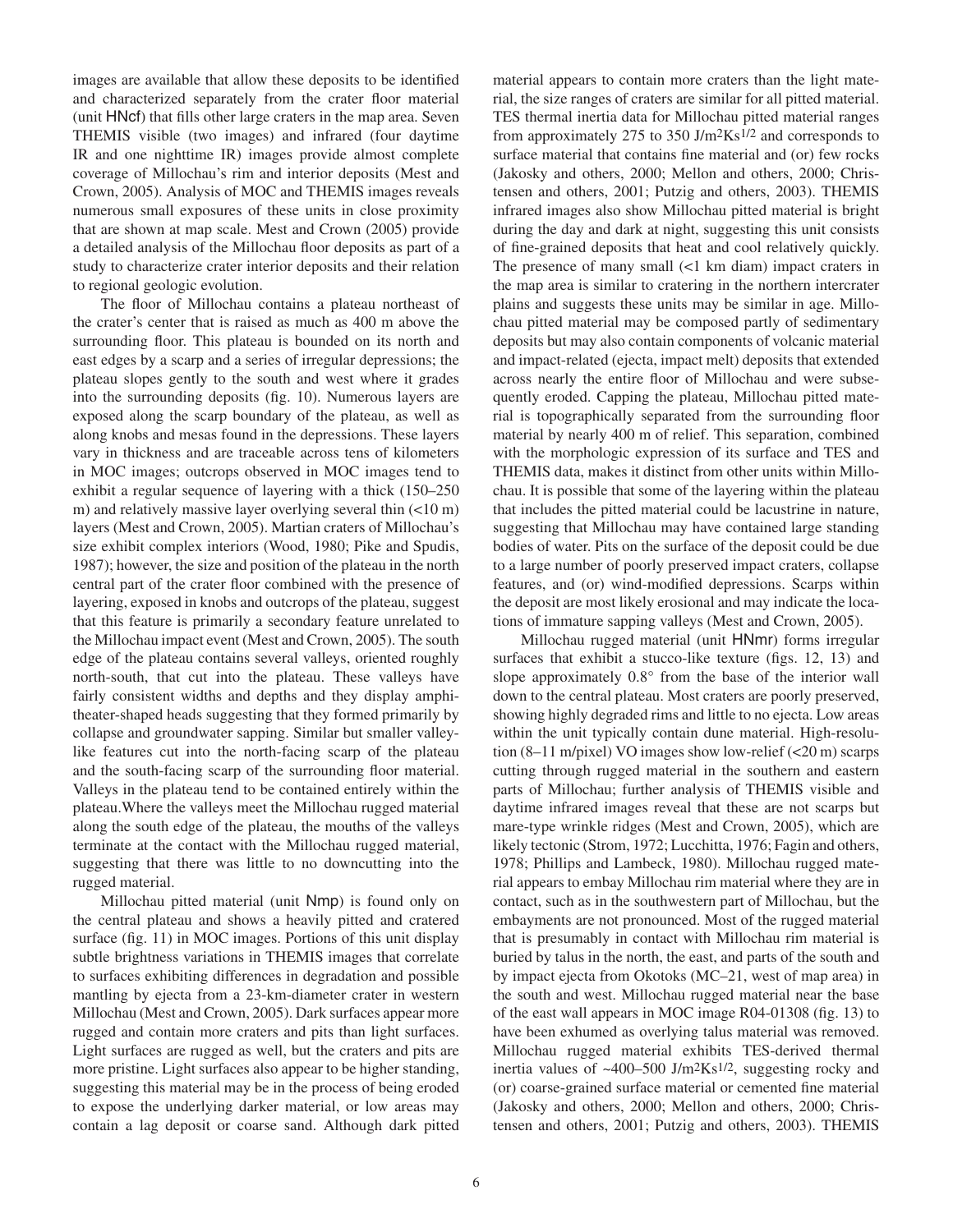infrared images show that Millochau rugged material is dark during the day and bright at night, suggesting that the material that makes up this unit retains heat. The irregular surface of Millochau rugged material suggests that this unit experienced significantly more degradation or is less resistant to erosion than adjacent Millochau pitted material. The precise nature of Millochau rugged material is unclear, but we interpret it to be sedimentary (fluvial, playa, eolian), volcanic, and impactrelated (ejecta, impact melt) deposits; the slope toward the crater center suggests it may be emplaced by mass wasting.

Millochau etched material (unit HNme) forms much of the terrain within the depressions that border the northern and eastern portions of the central plateau (figs. 11, 12). Unit HNme displays a variety of surface textures (smooth, lineated, irregular) and brightness variations and encompasses surfaces not incorporated within other units mapped in Millochau. MOLA data show that Millochau etched material is consistently topographically lower than pitted material but is found above and below rugged material (Mest and Crown, 2005). Some exposures of Millochau etched material are found within the depressions surrounding the plateau at roughly the same elevation as Millochau rugged material and may be eroded outliers of rugged material. Few fresh craters are observed within Millochau etched material; some exposures appear to contain craters that are being exhumed. Lineated Millochau etched material (fig. 11) shows polygons filled with bright and dark materials that are separated by narrow flat-topped ridges. It is unclear what material forms this surface, but one possibility is a thin layer that has been partially eroded. Lineated and irregular exposures of Millochau etched material are interpreted to be exhumed crater interior deposits; the thin layers observed in figure 11 suggest these deposits are sedimentary. Smoother exposures of Millochau etched material consist of eroded crater interior material redistributed via fluvial and eolian processes and may be unconsolidated to loosely consolidated. Collapse of overlying material and (or) erosion (fluvial and eolian) are probably the main processes operating to expose these deposits.

Millochau dune material (unit Amd) occurs in isolated patches that fill low-lying parts of pitted and etched materials (figs. 11, 12, 14). The material that forms these deposits is generally darker than the underlying material and forms long- and short-wavelength dunes, similar to those described by Edgett (2001a,b). We measured dune wavelengths on highresolution MOC images and found 34 long-wavelength and 21 short-wavelength dunes. The long-wavelength dunes (~40–170 m; average  $\approx$ 70 m) tend to be oriented east-west (long axis), and many span the widths of the depressions in which they occur. Short-wavelength (~10–30 m; average  $\approx$ 20 m) dunes are shorter (long axis) and narrower than long-wavelength dunes. Short-wavelength dunes tend to be oriented parallel to the long-wavelength dunes, but some are perpendicular to and found between long-wavelength dunes; they are also typically oriented perpendicular to the dips of slopes of topographic highs (knobs and scarps). From MOC images, it appears that most short-wavelength dunes superpose the long-wavelength dunes, indicating that they are younger and more mobile. We interpret Millochau dune material to consist of sediments eroded from other interior floor deposits, as well as crater wall and rim material, and redistributed within low-lying areas by wind.

The materials that form the Millochau floor deposits have small areal extents and contain few large craters on their surfaces. The corresponding large statistical uncertainties suggest limited use of relative age determinations for these units. Crater size-frequency distributions for Millochau rugged, pitted, and etched materials do not allow identification of a distinct progression in age for these units. Stratigraphic relations between Millochau pitted and rugged material are unclear. But rugged material appears to embay the pitted material in some places, suggesting it is stratigraphically younger, and crater counts reflect formation age. Alternatively, rugged material could have been exposed when the plateau was eroded, yielding a younger surface than pitted material, and the crater counts reflect surface retention age. Millochau pitted material shows higher crater densities for craters 2, 5, and 16 km in diameter and is interpreted as Middle to Late Noachian in age. Millochau rugged material shows lower densities (N(2) and N(5)), consistent with its more degraded appearance and the potential for more crater obliteration than the pitted material, and is interpreted as Middle Noachian to Late Hesperian in age. If Millochau pitted material did overlay Millochau rugged material, it would have effectively shielded the rugged material from impacts while it continued to accumulate impacts. Removal of Millochau pitted material to its current extent, combined with erosion of Millochau rugged material and redistribution of sediments within this unit (and removal of small diameter craters), would yield the slightly younger ages that we observe (Mest and Crown, 2005). The age determination for Millochau rugged material may be more representative of its exhumation and modification rather than its emplacement, which could be closer to Middle Noachian. However, the margin of the plateau, which is the contact of pitted material with rugged material, appears degraded and irregular in the available THEMIS images, and the possibility of rugged material embaying pitted material cannot be discounted.

Determination of an age for Millochau etched material is difficult, because only two craters with diameters greater than 2 km were identified in the image data sets. Given our interpretation that Millochau etched material is composed of a combination of old exhumed surfaces and younger redistributed unconsolidated debris, these data may more accurately represent surface retention ages rather than stratigraphic ages. Age determination for Millochau etched material is based on superposition relations with Millochau pitted, rugged, and dune materials. The base lithology composing the irregular, knobby, and lineated outcrops of Millochau etched material likely formed a continuous surface that presumably extends beneath Millochau pitted and rugged materials. These exhumed materials are most likely Middle Noachian in age and older than Millochau pitted and rugged material; the depositional surfaces (smooth areas) formed after exhumation and could be as young as Late Hesperian, and their age is constrained by overlying Millochau dune material. As with Millochau rugged material,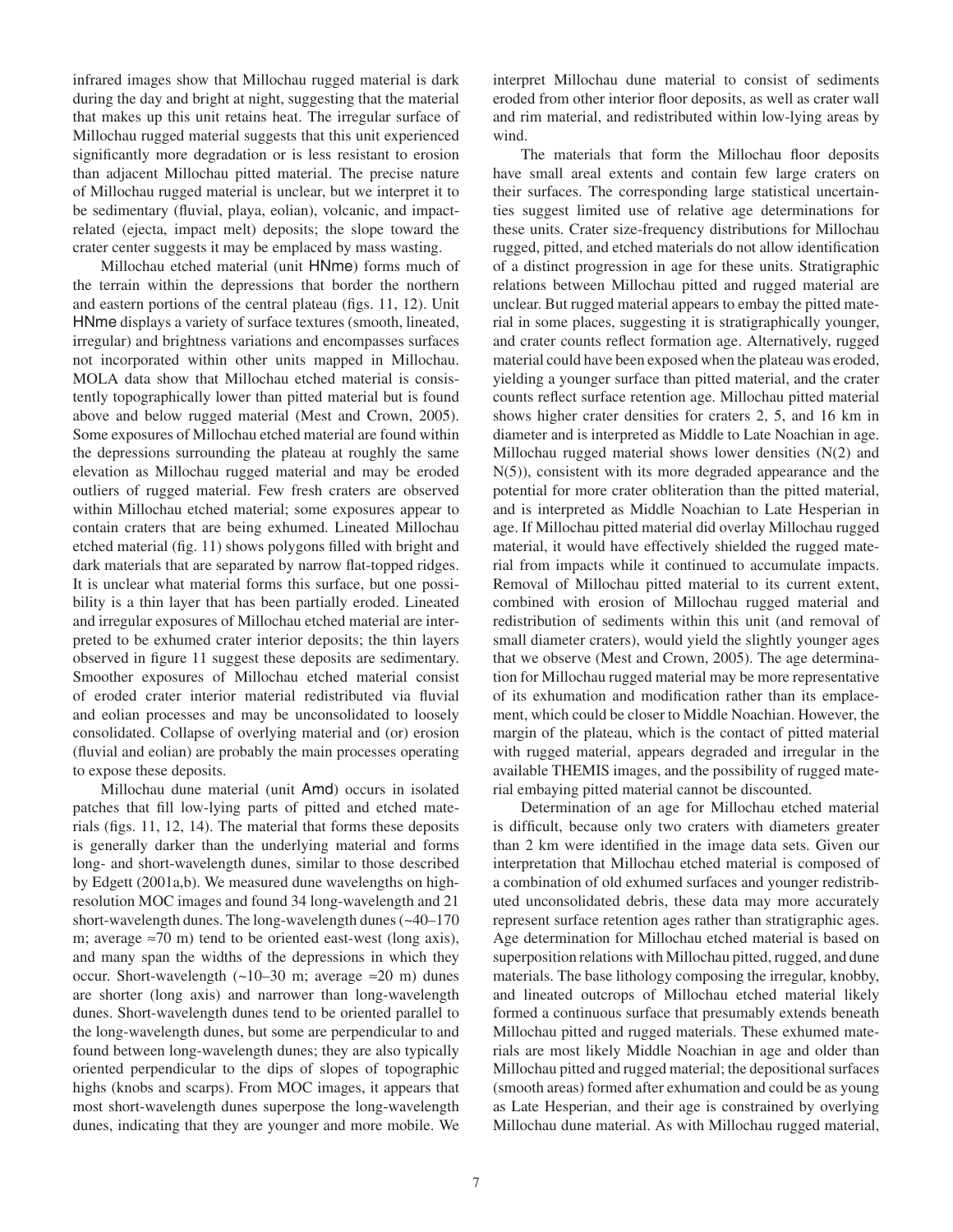the age designated for Millochau etched material represents a highly modified surface consisting of a mixture of reexposed older deposits and younger erosional debris. Millochau dune material contains no superposed craters greater than 0.5 km in diameter and is, therefore, Amazonian in age.

Okotoks crater (22.6 km diam), in western Millochau, displays a well-defined ejecta blanket (Mest and Crown, 2005) that superposes Millochau rim, pitted, and rugged materials. Crater size-frequency distributions for Okotoks (see Mest and Crown, 2005) suggest an age of Middle to Late Hesperian, thus providing an upper age constraint for these units, as well as for plateau formation and erosion. The ejecta from Okotoks appears relatively unmodified by the erosional processes that affected the pitted and rugged material, suggesting that emplacement and most of the erosion of these units occurred prior to formation of Okotoks within a window ranging from Middle Noachian to Late Hesperian.

Talus material (unit AHt) forms narrow deposits along the interior walls of Millochau, Jumla, and a large unnamed crater (lat 17.2° S., long 269.8° W.) and generally overlies crater floor material. These deposits are featureless in VO images but show significant detail in MOC image E04-02035 (fig. 15), which covers the part of Jumla crater that adjoins the Millochau east rim (fig. 10). In figure 15, surfaces a and b contain many recognizable craters despite a heavily degraded appearance, and portions of this surface resemble rugged material observed in Millochau that display irregular and degraded stucco-like surface textures. Figure 15 shows four distinct surfaces that were subjected to different amounts of erosion, and it appears that surfaces a, b, and possibly d are being eroded to reveal underlying surface c. From this image, it appears that the deposit shown in figure 15 at the base of the crater wall is layered, suggesting that this particular deposit of talus could consist of sequences of material deposited in several mass-wasting events. Talus material is interpreted to consist of unconsolidated debris shed from crater wall and rim material by mass wasting and deposited along the interior walls of craters. The surface texture suggests talus material may have been extensively eroded in a manner similar to rugged material. Few large craters are observed on deposits of talus material, which show ages of Late Noachian to Late Hesperian for N(2) crater distributions. The low number of craters combined with the small surface area of this unit results in large age uncertainties. Because talus material superposes crater floor material and Millochau rugged material, which are defined as Hesperian to Noachian in age, talus material most likely has an age that is Late Hesperian or younger. Although only three exposures of talus material are visible at map scale, smaller deposits of talus occur in other craters.

## **FLUVIAL FEATURES**

The geologic evolution of the map area appears to have been greatly influenced by fluvial processes. The map area is dissected by large and small valley networks that display dendritic to subparallel patterns. The largest network, Vichada Valles, extends through much of the intercrater plains southward to the grouping of large craters at lat 24° S. and has tributaries that reach outside of the map area. The drainage basin enclosing Vichada Valles, as well as several of the smaller valley networks, occupies an area of approximately 300,000 km2 and is elongated in a north-south direction (Mest, 2004; Mest, unpub. data, 2006). In MOLA data, the basin exhibits roughly 4.5 km in relief with a maximum elevation near 3.5 km and a minimum near  $-1.0$  km. At some time in the past, Vichada Valles presumably debouched into Hellas Planitia, but evidence of this extension has been obscured by later events. Most tributaries of Vichada Valles head within an elevation range of approximately 1.5 to 2.5 km.

Most of the valley networks in the map area display highly degraded morphologies (figs. 3, 8). MOC images reveal that valleys have rounded banks, display terracing along valley walls, and have dunes covering their floors (fig. 5). MOLA profiles show that most trunk valleys have fairly flat or gently sloping floors and many tributaries are v-shaped in cross section. Valley depths range from approximately 70 to 200 m and widths range from approximately 0.9 to 10.5 km. Within the map area, the trunk valley of Vichada Valles branches and rejoins downstream several times along its length (fig. 3). Carr (1995, 1996) described one example of this phenomenon, attributing it to headward erosion of a sapping-type valley, where random headward extension led to intersection of the valleys upstream. However, the valley widths and depths change significantly along their lengths, which suggests another process of formation may be involved. In general, the larger valleys in the map area tend to vary in width along their lengths, possibly indicating areas of lateral flow or meandering, which is not characteristic of sapping-dominated valleys (Carr, 1995, 1996; Goldspiel and others, 1993; Goldspiel and Squyres, 2000).

Valleys and subparallel valley networks observed south of Millochau and east of the map area are smaller and appear less incised than Vichada Valles and other large valley networks. The tributaries of these smaller systems typically head at crater rim crests, at elevations between 1 and 2 km, and they are generally not more than a few hundred meters to a few kilometers long. The occurrence of these systems on steep slopes results in more closely spaced, first-order tributaries. The valleys south of Millochau either merge with intercrater plains material with no sign of deposition at their mouths or they are truncated by craters and buried by ejecta. Some of the smaller networks east of the map area empty into an old buried crater basin that has subsequently accumulated large impact craters on its floor. None of these smaller networks are observed to intersect Vichada Valles (Mest, 2004; Mest, unpub. data, 2006). The morphologic differences between these smaller networks and Vichada Valles could be due to differences in age, lithology, and (or) slope. In a synopsis by Carr (1995, 1996), the smaller and denser valley networks just east of the map area were not attributed to sapping alone, because many valleys head at crater rim crests; he suggested that some component of surface runoff was required to form these valleys, perhaps by overflow of craters that were filled to their rims with percolating groundwater combined with mass wasting of water-saturated material.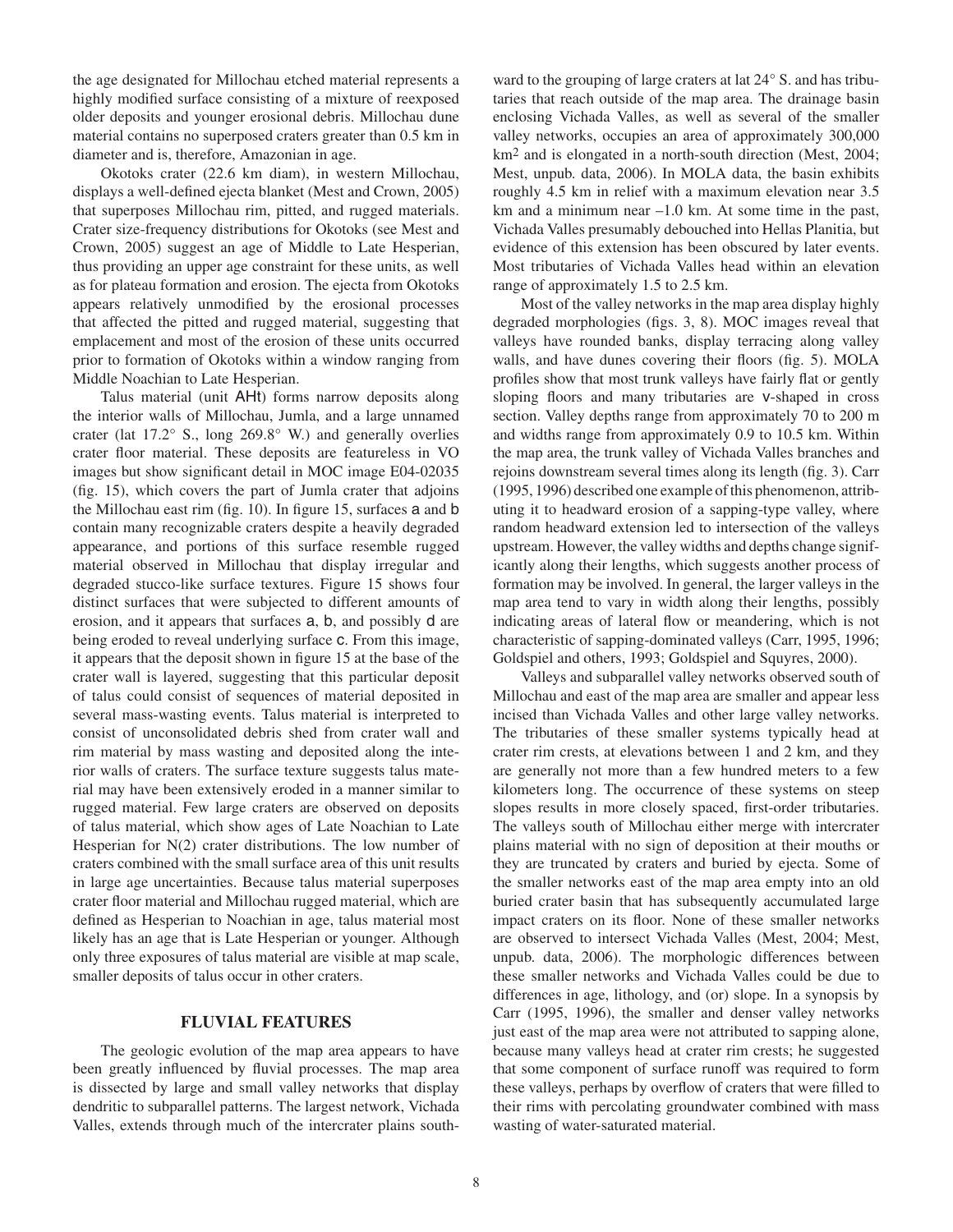Identification of clear crosscutting relations between fluvial valleys and impact craters is difficult due to coverage by low-resolution VO images of much of the map area. Much of the dissection of the local plains material appears to have been contemporaneous with or postdate impact crater formation. For example, several of the moderately degraded craters in the northern and east-central parts of the map area have ejecta dissected by well-incised valleys (fig. 8). A valley dissects the terrain between two fairly pristine craters (fig. 8, craters a, b) in the northeastern part of the map area. VO images do not clearly resolve whether impact ejecta is found on the floor of this valley, but MOLA profiles across the valley show very little difference in its depth where the valley crosses the ejecta compared to upstream and downstream from the ejecta. It is also possible that any ejecta on the valley floor(s) was removed by subsequent flow events or redistributed by eolian processes.

Impact craters exhibiting breached rims are also observed in the map area but are not common. Two of the more prominent examples of breached craters are found at lat 20.7° S., long 273.1° W. (fig. 3, crater a) and lat 17.7° S., long 272.5° W.; although the second example is not mapped as an impact crater, its circular morphology suggests this feature is a crater that has been severely degraded, moreso than most degraded craters in this area. The first crater (fig. 3) displays a relatively flat interior containing several small impact craters, an inlet valley breaching the west rim, and an outlet valley breaching the southeast rim. Interpretation as a sequence of fluvial erosion and deposition is based on the morphologies of the inlet and outlet valleys. MOLA data show that the mouth of the inlet valley is approximately 200 m wider and 50 m deeper than the head of the outlet valley (widths: 1,100 m and 900 m; depths, 100 m and 50 m, respectively) and that the floor of the outlet valley is approximately 100 m higher in elevation than the floor of the inlet valley. These differences suggest that the inlet valley may have breached this crater first, resulting in ponding of water and deposition of sediments eroded from the surrounding highlands. The smaller outlet valley suggests that its incision probably did not occur until this crater was filled with water that overtopped the crater rim and began downcutting. There is no clear evidence, such as shorelines or benches, in available images of this crater to indicate water level; therefore, it is also possible that the outlet valley grew headward from the southeast until intersecting and breaching the crater rim. The rivers that breached both these craters likely carried material eroded from upstream exposures of intercrater plains and impact materials; the interiors of these breached impact craters, therefore, should contain a suite of fluviolacustrine deposits representative of the local highlands.

Impact craters that superpose valleys show that some large craters postdate valley formation and that there was little to no flow following the impact. For example, some craters that intersect valley segments do not cause visible damming and (or) diversion of water upstream by the structure of the crater or emplacement of its ejecta within the valley. If significant flow within these valleys was present at the time of impact, some evidence for ponding and deposition of sediments or for diversion of water and incision of a new channel should be present. Figure 8 shows a possible example for diversion of flow around a crater with no evidence for ponding upstream. These features are rarely visible in the available data sets.

Visible relations between valleys and other features in the map area suggest that valley network formation occurred prior to the majority of large impact craters. Combined with crater size-frequency distributions for valley floor material, this indicates that most of the valley formation in this part of the highlands was relatively old and that most fluvial activity ceased in the Late Noachian to Early Hesperian. Geologic mapping by Maxwell and Craddock (1995) in Tyrrhena Terra (lat 15°–30° S., long 260°–270° W.) showed similar results. In their study, dissected highlands and intercrater plains ranged from Middle to Late Noachian and Late Noachian to Early Hesperian in age, respectively, and dissection of these materials occurred in the Late Noachian to Early Hesperian.

Previous researchers (Carr, 1995, 1996) interpreted highland valleys, such as those in the map area, to have formed by combinations of surface runoff-induced mass wasting and sapping processes. However, questions regarding the ability of sapping to be sustained in local environments, such as along crater rims, have been raised (Craddock and Maxwell, 1993; Maxwell and Craddock, 1995). Furthermore, the ability to sustain an interconnected aquifer system in the highlands might be problematic over regional scales where the subsurface material may not be conducive for groundwater flow. Hydrologic modeling is currently being used to examine these problems to further constrain the fluvial evolution of the Tyrrhena Terra region (Mest and others, 2002; Mest, 2004; Mest, unpub. data, 2006).

## **GEOLOGIC HISTORY**

Geologic mapping in the Tyrrhena Terra region of the Martian highlands reveals a surface that is significantly degraded and modified by impact, fluvial, and eolian processes. Most of the material is very old, ranging from Middle Noachian to Early Hesperian in age. Only surficial deposits, such as the limited exposures of dune material and talus show evidence for activity in the Amazonian Period. Mapping shows complex relations between impact craters and the valley networks that dissect the intercrater plains. Lack of consistent high-resolution coverage across the entire map area complicates interpretation of age relations; however, stratigraphic relations combined with crater size-frequency distributions provide general constraints on the geologic evolution of the map area.

Dominant events in the geologic development of this part of the highlands north of Hellas Planitia include the formation of Hellas Planitia and other large basins early in Mars history. The impacts forming these basins deposited ejecta over much of the surface and altered the topography of the highlands, forming large, low-lying areas that later collected sediments. During the Early and Middle Noachian Epochs, widespread intercrater plains formed by accumulation of some combination of sedimentary (fluvial and eolian), volcanic (may include flow sequences and (or) pyroclastic deposits), and impact-related (melt and ejecta) materials. These materials are layered, but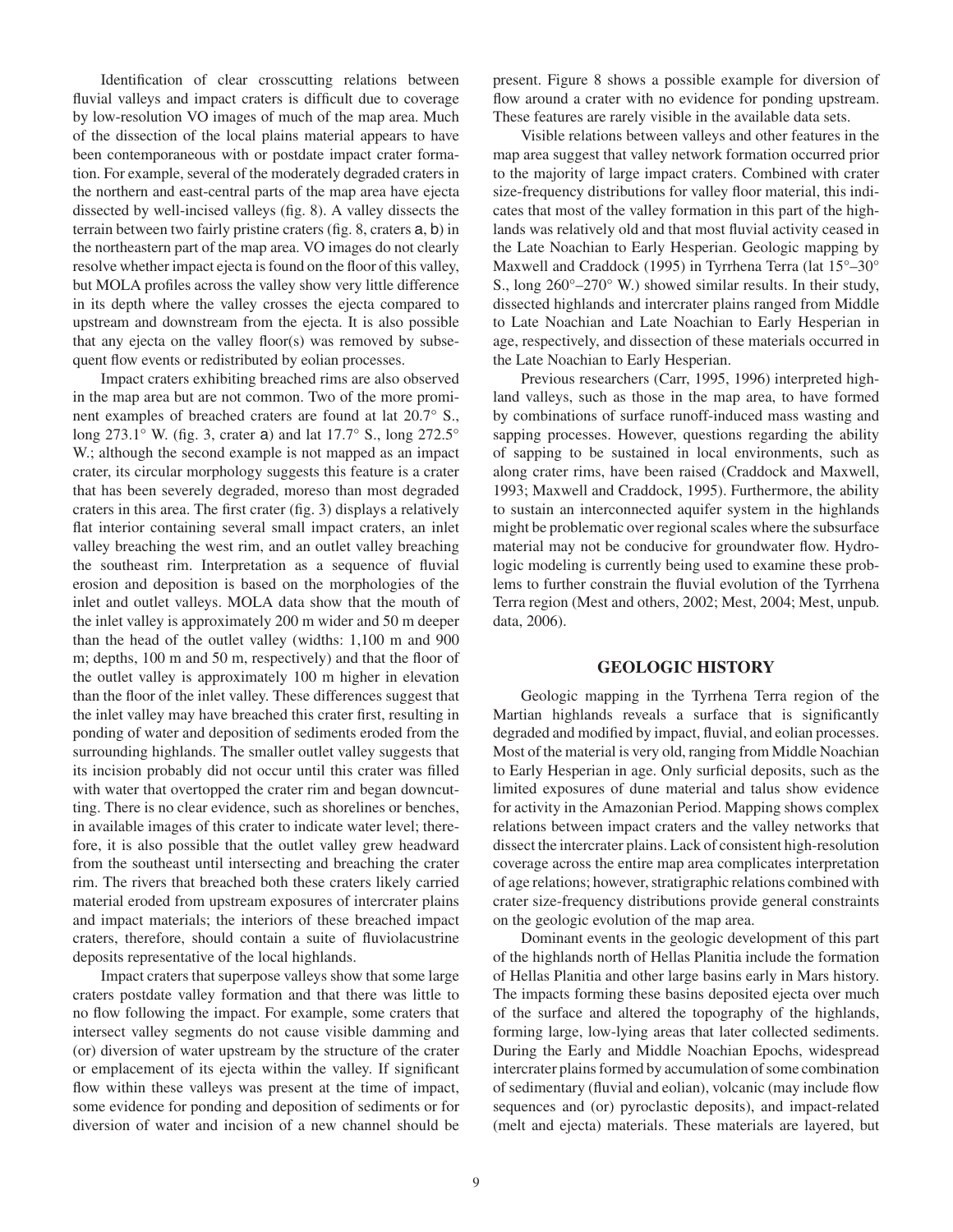not consistently, across the highlands in the map area. The lack of evidence for volcanic flow features and the eroded nature of the plains material suggest that the uppermost layers most likely consist of sedimentary and impact deposits.

Heavy bombardment during the Noachian Period produced numerous (28) large (>10 km diam) impact craters, including Millochau, in the map area. At the same time, fluvial processes shaped the intercrater plains, forming well-incised networks of valleys and degrading the surfaces of plains, as well as cross-cutting ejecta deposits of some craters. As fluvial activity waned, numerous impacts continued to affect Tyrrhena Terra, which is shown by craters that truncate and (or) bury valley segments, such as the cluster of several large craters at about lat 24° S. These craters did not cause redirection of flow or ponding of water and sediments, indicating there was little to no flow within these channels at the time of impact. The nature of the fluvial activity that formed extensive valley networks has been questioned in this and other areas of the highlands (Craddock and Maxwell, 1993; Carr, 1996; Maxwell and Craddock, 1995; Grant, 2000; Craddock and Howard, 2002; Grant and Parker, 2002). Carr (1995, 1996) attempted to explain formation of valley networks by groundwater sapping combined with mass wasting induced by surface runoff, such as by collapse of surface material by fluvial undercutting or incorporation of water into surficial material to form wet debris flows. However, in the map area, variations in valley widths and depths along the lengths of the valleys, which are uncharacteristic of sapping valleys, and several valleys that head near crater rim crests suggest that a significant component of surface runoff was not derived from ground water but from direct precipitation or melting snow or ice. This scenario has also been proposed for the Margaritifer Sinus area (MC-16 quadrangle; Grant, 2000; Grant and Parker, 2002) and for other areas within the Martian highlands (Craddock and Maxwell, 1993; Maxwell and Craddock, 1995; Craddock and Howard, 2002). Studies of the extensive, integrated drainage system of Vichada Valles provide additional information that may be used to interpret the styles of fluvial activity that shaped the Martian highlands. Although high-resolution imaging datasets allowed identification of small tributaries not observed earlier (Carr, 1995, 1996), there are still large undissected interfluve regions within the highlands surrounding Vichada Valles. Formation of a drainage system of this magnitude and morphology would require either (1) mobilization of volatiles contained within an extensive subsurface reservoir or (2) widespread precipitation. High infiltration rates presumably characterize the surface and near-surface material and the formation of valley segments likely includes a combination of sapping and runoff processes; larger valley segments would be formed in runoff-dominated phases or as greater volumes of groundwater collected in the surface drainage system.

During the Late Noachian and Early Hesperian Epochs, impact craters were degraded as well. In addition to eroded ejecta blankets and rims, impact craters in the map area show interior walls incised by numerous gullies and floors containing deposits of relatively smooth fill material. Millochau is a good example of a crater where detailed analysis and mapping of the floor deposits could be accomplished using available MOC and THEMIS images (Mest and Crown, 2005). Millochau floor deposits display surface textures similar to those of the intercrater plains material, containing degraded pits and craters and low-lying areas filled with darker sediments. The geology of Millochau is complex, revealing a history of emplacement of sequences of sedimentary, volcanic, and (or) impact materials that subsequently experienced degradation, possibly involving collapse and fluvial erosion. Sedimentation within Millochau appears to be related, in part, to erosion of the interior crater rim by numerous gullies but may also include contributions from eolian and lacustrine activity (Mest and Crown, 2005). Although the unit areas within Millochau are small, which produces rather large uncertainties in their unit ages, Okotoks in western Millochau displays a fairly unmodified ejecta blanket with relatively large area. Crater size-frequency distributions for the Okotoks ejecta provide upper age constraints of middle to Upper Hesperian for the emplacement and erosion of the Millochau interior deposits and the central plateau (Mest and Crown, 2005). Crater size-frequency distributions and superposition relations indicate emplacement, and most of the erosion of Millochau floor deposits occurred prior to formation of Okotoks within a period ranging from Middle Noachian to Upper Hesperian. Although Millochau is the only crater in the map area that has been imaged in such detail, other large craters contain similar floor deposits that may have similar histories.

Emplacement of the smooth plateau unit (Hpl3) in the southeast corner of the map area, as well as deposition and remobilization of valley floor material, also took place during the Late Noachian and Early Hesperian. Valley floor material probably consists of material eroded from the highlands and deposited in the channels via fluvial and eolian processes and shows dune forms in high-resolution MOC images, suggesting that it is composed of easily mobilized material. Eolian transport and deposition of material also occurred in the southernmost exposures of the intercrater plains material. The plains material in this part of the map area is subdued. MOC images show that high-standing outcrops of the pitted and degraded material, characteristic of the plains in the northern part of the map area, are surrounded by smooth, darker material that fills low-lying areas of the plains and forms dune features. Dark material and dune features are also found on the high-standing outcrops of the intercrater plains material, but the overall pitted and irregular surfaces characteristic of the plains are visible through this material, suggesting the mantling layer is relatively thin. Sources of this fine-grained sediment could include material deposited by the valley networks that characterize the area, ejecta of several large and relatively young impact craters, and eolian material from Hellas Planitia and the surrounding highlands. Except for Millochau and valley floors, well-developed dune fields seen in MOC images are only found in the southern part of the map area.

The most recent activity in the map area involves eolian processes that formed the dune material in Millochau and in the valley floor material, eroded the uppermost layers of the intercrater plains, and redistributed material throughout the map area. Some of this activity may be geologically recent and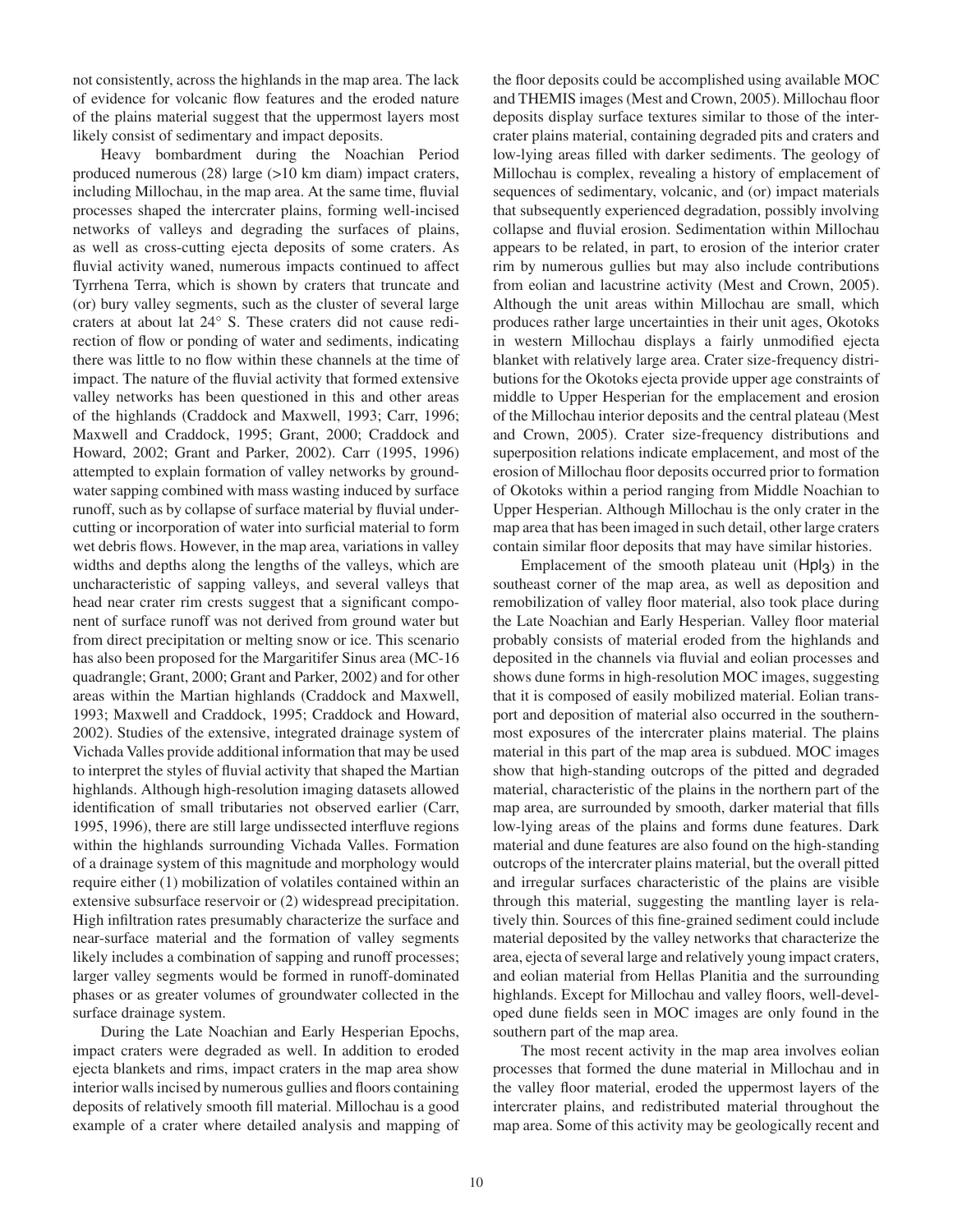currently active. Also, mass wasting processes, such as formation of talus deposits, in Millochau and other large craters appear to be geologically recent, although their surfaces may reflect younger modification.

Investigations of highland degradation in this and other areas of the highlands surrounding Hellas Planitia provide important insights into the potential variability of geologic processes and climatic conditions. For comparison, geologic mapping on the east rim of Hellas Planitia (Crown and others, 1992; Mest and Crown, 2001b, 2002b, 2003) shows that much of the fluvial activity is younger than similar activity in Tyrrhena Terra. Valley networks in the highlands adjacent to Reull Vallis (MC–28 quadrangle) formed in the middle to Late Hesperian, because they dissect Late Noachian to Early Hesperian intermontane sedimentary deposits; these networks probably contributed sediments to the adjacent plains material that is Early to middle Hesperian in age. These valley networks are an order of magnitude smaller in scale than those in Tyrrhena Terra and tend to be confined to low-lying areas among highland massifs. The large events that formed Reull Vallis also most likely occurred in the Hesperian; this type of activity is not observed in the Tyrrhena Terra area. In addition to the evidence for fluvial processes, the highlands east of Hellas contain numerous Amazonian debris aprons formed by downslope movement of volatile-rich debris (Crown and others, 1992; Crown and Stewart, 1995; Mest and Crown, 2001b, 2002b, 2003; Pierce and Crown, 2003). The significant differences between the ages, scales, and morphologies of fluvially produced features suggest that (1) the climate histories of Tyrrhena Terra and Reull Vallis differ significantly, (2) the distribution of volatiles around Hellas Planitia varies greatly, even within a few hundred kilometers, and (or) (3) the effects of fluvial processes on the landscape were greatly dissimilar in the two areas. MOLA and THEMIS data used in conjunction with geologic mapping will enable the styles and timing of degradational processes to be determined. Specifically, watershed modeling will further constrain fluvial activity in these highland terrains (Mest, 2004; Mest, unpub. data, 2006).

## **ACKNOWLEDGEMENTS**

The authors wish to thank Tracy Gregg, Ken Herkenhoff, and Ken Tanaka for their insightful reviews. Helpful comments on an early version of this work, specifically regarding Millochau crater, were provided by Edmond Grin and James Head. This project was supported by NASA grant NAG5-10529 from the Planetary Geology and Geophyisics Program. This is Planetary Science Institute (PSI) Contribution 405.

## **REFERENCES CITED**

- Arvidson, R.E., Boyce, J.M., Chapman, C.R., and 9 others, 1979, Standard techniques for presentation and analysis of crater size-frequency data: Icarus, v. 37, p. 467–474.
- Carr, M.H., 1995, The Martian drainage system and the origin of valley networks and fretted channels: Journal of Geophysical Research, v. 100, p. 7479–7507.
- Carr, M.H., 1996, Water on Mars: New York, Oxford University Press, 229 p.
- Christensen, P.R., Bandfield, J.L., Hamilton, V.E., and 23 others, 2001, The Mars Global Surveyor Thermal Emission Spectrometer experiment—Investigation description and surface science results: Journal of Geophysical Research, v. 106, p. 23,823–23,871.
- Craddock, R.A., and Howard, A.D., 2002, The case for rainfall on a warm, wet early Mars: Journal of Geophysical Research, v. 107 (doi:10.1029/2001JE001505).
- Craddock, R.A., and Maxwell, T.A., 1993, Geomorphic evolution of the Martian highlands through ancient fluvial processes: Journal of Geophysical Research, v. 98, p. 3453–3468.
- Crown, D.A., and Greeley, Ronald, 1993, Volcanic geology of Hadriaca Patera and the eastern Hellas region of Mars: Journal of Geophysical Research, v. 98, p. 3431–3451.
- Crown, D.A., and Greeley, Ronald, in press, Geologic map of MTM –30262 and –30267 quadrangles, Hadriaca Patera region of Mars: U.S. Geological Survey Scientific Investigations Map 2936, scale 1:1,000,000.
- Crown, D.A., Price, K.H., and Greeley, Ronald, 1992, Geologic evolution of the east rim of the Hellas basin, Mars: Icarus, v. 100, p. 1–25.
- Crown, D.A., and Stewart, K.H., 1995, Debris aprons in the eastern Hellas region of Mars, *in* Lunar and Planetary Science Conference, XXVI: Houston, Tex., Lunar and Planetary Institute, p. 301–302.
- Edgett, K.S., 2001a, Geologic aspects and relations of small eolian dunes and large ripples on Mars [abs.], *in* Lunar and Planetary Science Conference, XXXII: Houston, Tex., Lunar and Planetary Institute, no. 1181 [CD-ROM].
- Edgett, K.S., 2001b, Observations regarding small eolian dunes and large ripples on Mars [abs.]: Geological Society of America, Abstracts with Programs, v. 33, no. 19,777.
- Fagin, S.W., Worrall, D.M., and Muehlberger, W.R., 1978, Lunar mare ridges orientations—Implications for lunar tectonic models, *in* Proceedings of the Lunar and Planetary Science Conference, 9th: Houston, Tex., Lunar and Planetary Institute, p. 3473–3479.
- Frey, H.V., Hutchison, Leah, Sakimoto, S.E.H., and Roark, J.H., 2000, A large population of possible buried impact basins on Mars revealed by MOLA topographic data [abs.], *in* Lunar and Planetary Science Conference, XXXI: Houston, Tex., Lunar and Planetary Institute, no. 1736 [CD-ROM].
- Goldspiel, J.M., and Squyres, S.W., 2000, Groundwater sapping and valley formation on Mars: Icarus, v. 148, p. 176–192.
- Goldspiel, J.M., Squyres, S.W., and Jankowski, D.G., 1993, Topography of small Martian valleys: Icarus, v. 105, p. 479–500.
- Grant, J.A., 1999, Evaluating the evolution of process specific degradation signatures around impact craters: International Journal of Impact Engineering, v. 23, p. 331–340.
- Grant, J.A., 2000, Valley formation in Margaritifer Sinus, Mars, by precipitation-recharged ground-water sapping: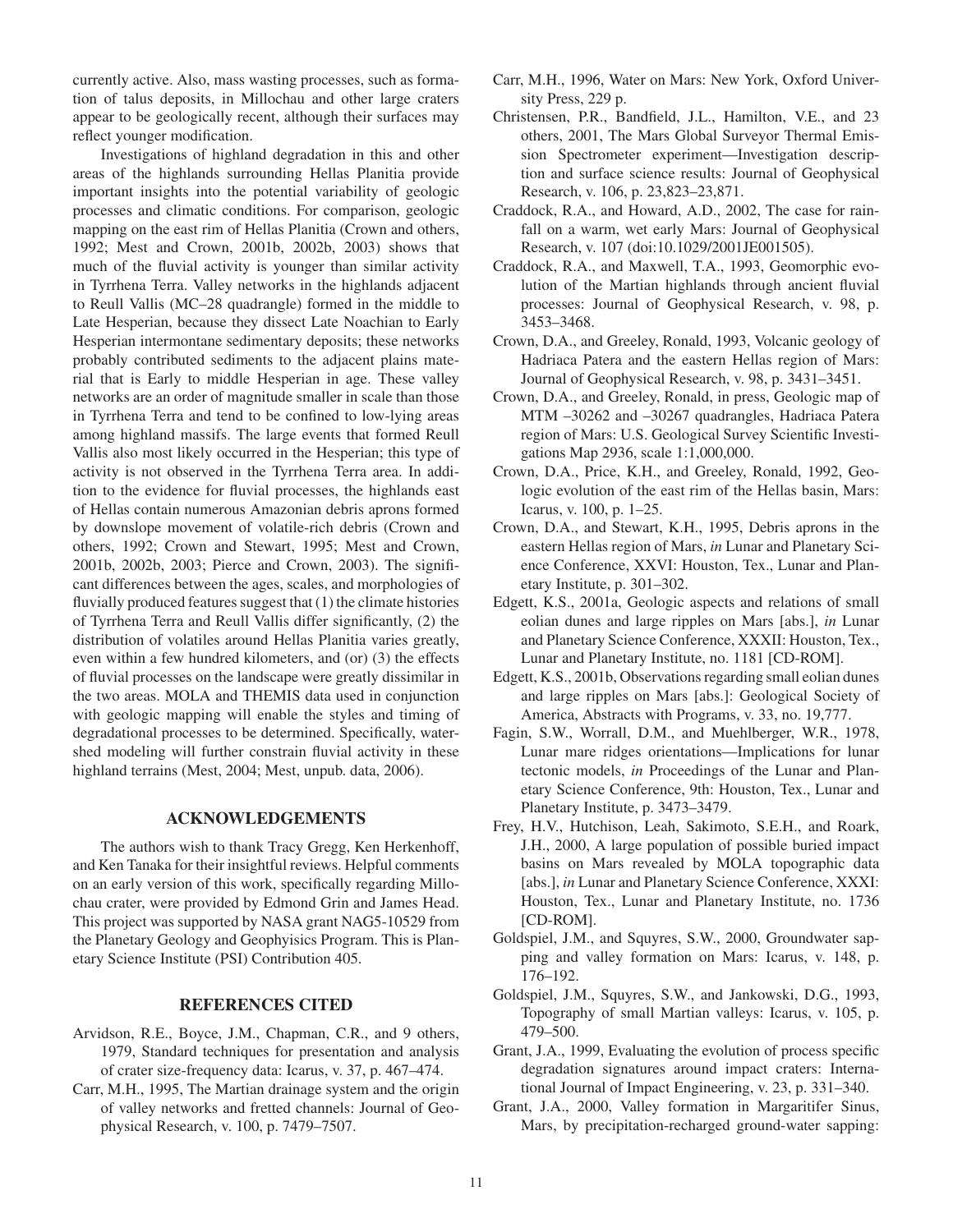Geology, v. 28, p. 223–226.

- Grant, J.A., and Parker, T.J., 2002, Drainage evolution in the Margaritifer Sinus region, Mars: Journal of Geophysical Research, v. 107 (doi:10.1029/2001JE001678).
- Grant, J.A., and Schultz, P.H., 1993, Degradation of selected terrestrial and Martian impact craters: Journal of Geophysical Research, v. 98, p. 11,025–11,042.
- Grant, J.A., and Schultz, P.H., 1994, Early fluvial degradation in Terra Tyrrhena, Mars—Constraints from styles of crater degradation on the Earth, *in* Lunar and Planetary Science Conference, XXV: Houston, Tex., Lunar and Planetary Institute, p. 457–458.
- Greeley, Ronald, and Crown, D.A., 1990, Volcanic geology of Tyrrhena Patera, Mars: Journal of Geophysical Research, v. 95, p. 7133–7149.
- Greeley, Ronald, and Guest, J.E., 1987, Geologic map of the eastern equatorial region of Mars: U.S. Geological Survey Miscellaneous Investigations Series I–1802B, scale 1:15,000,000.
- Greeley, Ronald, and Spudis, P.D., 1981, Volcanism on Mars: Reviews of Geophysics, v. 19, p. 13–41.
- Gregg, T.K.P., Crown, D.A., and Greeley, Ronald, 1998, Geologic map of the Tyrrhena Patera region of Mars (MTM quadrangle –20252): U.S. Geological Survey Miscellaneous Investigations Series Map I–2556, scale 1:500,000.
- Jakosky, B.M., Mellon, M.T., Kieffer, H.H., Christensen, P.R., Varnes, E.S., and Lee, S.W., 2000, The thermal inertia of Mars from the Mars Global Surveyor Thermal Emission Spectrometer: Journal of Geophysical Research, v. 105, p. 9643–9652.
- Leonard, G.J., and Tanaka, K.L., 2001, Geologic map of the Hellas region of Mars: U.S. Geological Survey Geologic Investigations Series I–2694, scale 1:5,000,000.
- Lucchitta, B.K., 1976, Mare ridges and related highland scarps—Results of vertical tectonism?, *in* Proceedings of the Lunar and Planetary Science Conference, 7th: Houston, Tex., Lunar and Planetary Institute, p. 2761–2782.
- Maxwell, T.A., and Craddock, R.A., 1995, Age relations of Martian highland drainage basins: Journal of Geophysical Research, v. 100, p. 11,765–11,780.
- Mellon, M.T., Jakosky, B.M., Kieffer, H.H., and Christensen, P.R., 2000, High-resolution thermal inertia mapping from the Mars Global Surveyor Thermal Emission Spectrometer: Icarus, v. 148, p. 437–455.
- Mest, S.C., 2004, Evolution of the martian highlands: Implications from drainage basin characteristics and valley network morphologies: Penn., University of Pittsburgh, Ph.D. Dissertation, 294 p.
- Mest, S.C., and Crown, D.A., 2001a, Fluvial degradation of the circum-Hellas highlands of Mars [abs.], *in* Field trip and workshop on the Martian Highlands and Mojave Desert analogs, October 20–27, 2001, Las Vegas, Nev. and Barstow, Calif.: Houston, Tex., Lunar and Planetary Institute, no. 4014.
- Mest, S.C., and Crown, D.A., 2001b, Geology of the Reull Vallis Region, Mars: Icarus, v. 153, p. 89–110.
- Mest, S.C., and Crown, D.A., 2002a, Geology of MTM quadrangles –20272 and –25272, Terra Tyrrhena region of Mars [abs.], *in* Lunar and Planetary Science Conference, XXXIII: Houston, Tex., Lunar and Planetary Institute, no. 1730 (CD-ROM).
- Mest, S.C., and Crown, D.A., 2002b, Geologic map of MTM –40252 and –40257 quadrangles, Reull Vallis region of Mars: U.S. Geological Survey Geologic Investigations Series I–2730, scale 1:1,000,000.
- Mest, S.C., and Crown, D.A., 2003, Geologic map of MTM –45252 and –45257 quadrangles, Reull Vallis region of Mars: U.S. Geological Survey Geologic Investigations Series I–2763, scale 1:1,000,000.
- Mest, S.C., and Crown, D.A., 2005, Millochau crater, Mars— Infilling and erosion of an ancient highland impact crater: Icarus, I08883.
- Mest, S.C., Crown D.A., and Harbert, William, 2002, Fluvial degradation of the highlands—The Terra Tyrrhena region of Mars [abs.], *in* Lunar and Planetary Science Conference, XXXIII: Houston, Tex., Lunar and Planetary Institute, no. 1892 (CD-ROM).
- Murray, B.C., Soderblom, L.A., Sharp, R.P., and Cutts, J.A., 1971, The surface of Mars, 1. Cratered terrains: Journal of Geophysical Research, v. 76, p. 313–330.
- Phillips, R.J., and Lambeck, Kurt, 1980, Gravity fields of the terrestrial planets—Long-wavelength anomalies and tectonics: Reviews of Geophysics and Space Physics, v, 18, p. 27–76.
- Pierce, T.L., and Crown, D.A., 2003, Morphologic and topographic analyses of debris aprons in the eastern Hellas region, Mars: Icarus, v. 163, p. 46–65.
- Pike, R.J., and Spudis, P.D., 1987, Basin-ring spacing on the Moon, Mercury, and Mars—Earth, Moon, and Planets, v. 39, p. 129–194.
- Putzig, N.E., Mellon, M.T., and Arvidson, R.E., 2003, Thermophysical properties of the martian south polar region [abs.], *in* Sixth International Conference on Mars: Houston, Tex., Lunar and Planetary Institute, no. 3173.
- Roark, J.H., and Frey, H.V., 2001, GRIDVIEW: Recent improvements in research and education software for exploring Mars topography [abs.], *in* Lunar and Planetary Science Conference, XXXII: Houston, Tex., Lunar and Planetary Institute, no. 1618 (CD-ROM).
- Roark, J.H., Frey, H.V., and Sakimoto, S.E.H., 2000, Interactive graphics tools for analysis of MOLA and other data [abs.], *in* Lunar and Planetary Science Conference, XXXI: Houston, Tex., Lunar and Planetary Institute, no. 2026 [CD-ROM].
- Schaber, G.G., 1977, Geologic map of the Iapygia quadrangle, Mars: U.S. Geological Survey Miscellaneous Investigations Map I–1020, scale 1:5,000,000.
- Scott, D.H., and Tanaka, K.L., 1986, Geologic map of the western equatorial region of Mars: U.S. Geological Survey Miscellaneous Investigations Map I–1802A, scale 1:15,000,000.
- Strom, R.G., 1972, Lunar mare ridges, rings, and volcanic ring complexes: Modern Geology, v 2, p. 133–157.